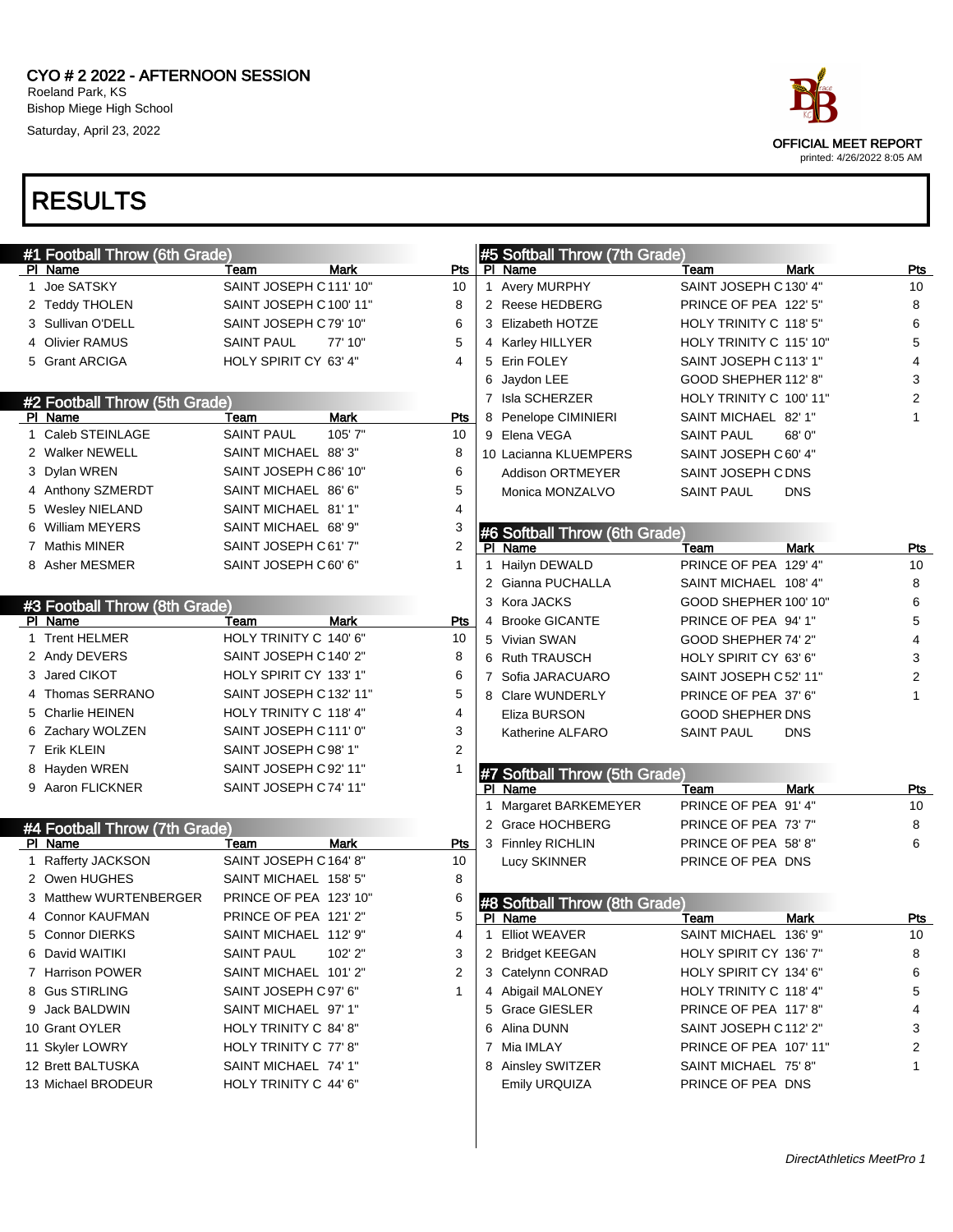

| #89 Boys High Jump (7th Grade)  |                      |                    |   | #93 Girls High Jump (7th Grade) (cont'd) |                                         |              |            |
|---------------------------------|----------------------|--------------------|---|------------------------------------------|-----------------------------------------|--------------|------------|
| PI Name                         | Team                 | Pts<br>Mark        |   | PI Name                                  | Team                                    | <b>Mark</b>  | <u>Pts</u> |
| 1J Drew BAKKEN                  | HOLY SPIRIT CY 4' 4" | 10                 |   | 3 Gianna CONNEALY                        | HOLY TRINITY C 4' 0"                    |              | 6          |
| 2J Patrick FEWINS               | SAINT JOSEPH C4' 4"  | 8                  |   | 4 Ailish SLOAN                           | HOLY TRINITY C 3'8"                     |              | 5          |
| 3J Daniel FITZGERALD            | HOLY TRINITY C 4' 2" | 4.5                |   |                                          |                                         |              |            |
| 3J Luke NIESEN                  | HOLY TRINITY C 4' 2" | 4.5                |   | #94 Girls High Jump (5th Grade)          |                                         |              |            |
| 3J Nicholas THRASHER            | HOLY TRINITY C 4' 2" | 4.5                |   | PI Name                                  | Team                                    | Mark         | <u>Pts</u> |
| 3J Blake WILKEN                 | SAINT MICHAEL 4' 2"  | 4.5                |   | 1 Sydney PIOTROWSKI                      | SAINT MICHAEL 3'6"                      |              | 10         |
| 6J Joel BRADDY                  | HOLY SPIRIT CY 4' 0" | 2                  |   | Sophia LEACH                             | HOLY SPIRIT CY NH                       |              |            |
| Parker KREUTZ                   | HOLY TRINITY C NH    |                    |   | Francesca SANO                           | SAINT MICHAEL NH                        |              |            |
| Wes RIEGEL                      | SAINT MICHAEL DNS    |                    |   |                                          |                                         |              |            |
|                                 |                      |                    |   | #95 Girls High Jump (8th Grade)          |                                         |              |            |
| #90 Boys High Jump (8th Grade)  |                      |                    |   | PI Name                                  | Team                                    | Mark         | Pts        |
| PI Name                         | Team                 | Mark<br>Pts        |   | 1 Lucy WATSON                            | SAINT JOSEPH C 4' 10"                   |              | 10         |
| 1J Jared CIKOT                  | HOLY SPIRIT CY 5'4"  | 10                 |   | 2J Finley TAUSCHER                       | HOLY TRINITY C 4' 6"                    |              | 8          |
| 2J Max BROWN                    | PRINCE OF PEA 5'4"   | 8                  |   | 3J Christine SCHROERING                  | PRINCE OF PEA 4' 6"                     |              | 6          |
| 3J Adam MARSH                   | SAINT JOSEPH C5' 2"  | 6                  |   | 4J EmmaRose MUHELBERGER                  | HOLY TRINITY C 4' 2"                    |              | 5          |
| 4J Adam SYDZYIK                 | HOLY TRINITY C 5' 2" | 5                  |   | 5J Jillian LANG                          | SAINT JOSEPH C4' 2"                     |              | 4          |
| 5J Trevor DEEL                  | SAINT JOSEPH C4' 10" | 4                  |   |                                          |                                         |              |            |
| 6J Cooper RYNE                  | SAINT MICHAEL 4'6"   | 3                  |   | #96 Girls High Jump (6th Grade)          |                                         |              |            |
| 7J Zachary WOLZEN               | SAINT JOSEPH C4' 6"  | $\overline{2}$     |   | PI Name                                  | Team                                    | <b>Mark</b>  | Pts        |
| 8J Beau LAUSIER                 | HOLY TRINITY C 4' 4" | 1                  |   | 1J Finlee FONSECA                        | SAINT JOSEPH C 4' 2"                    |              | 10         |
| 9 Ethan PIOTROWSKI              | SAINT MICHAEL 4'2"   |                    |   | 2J Esther SOLDEVILLA                     | SAINT JOSEPH C 4' 2"                    |              | 8          |
| 9 Liam LAVERY                   | HOLY TRINITY C 4' 2" |                    |   | 3J Bella CORNELL                         | HOLY TRINITY C 4' 0"                    |              | 5.5        |
| 11 Carter SHOTKOSKI             | SAINT JOSEPH C4' 0"  |                    |   | 3J Addison MEARS                         | SAINT JOSEPH C4' 0"                     |              | 5.5        |
| Eli SHULTE                      | HOLY TRINITY C NH    |                    |   | 5J Evelyn BICHELMEYER                    | SAINT JOSEPH C3'8"                      |              | 4          |
|                                 |                      |                    |   | Harper PAULS                             | PRINCE OF PEA NH                        |              |            |
| #91 Boys High Jump (6th Grade)  |                      |                    |   |                                          |                                         |              |            |
| PI Name                         | Team                 | Mark<br>Pts        |   | #97 Boys Long Jump (5th Grade)           |                                         |              |            |
| 1 John WATSKEY                  | SAINT JOSEPH C4' 6"  | 10                 |   | PI Name                                  | Team                                    | <b>Mark</b>  | Pts        |
| 2 Ethan KINSINGER               | SAINT MICHAEL 3' 10" | 8                  |   | 1 Anthony BEZDEK                         | HOLY TRINITY C 12' 33/4 (NW)            |              | 10         |
| 3J Andrew BLUME                 | HOLY TRINITY C 3'8"  | 6                  |   | 2 Alex WILKEN                            | SAINT MICHAEL 12' 1" (NW)               |              | 8          |
| 4J Carter SCHUSTER              | HOLY TRINITY C 3'8"  | 5                  |   | 3 Wesley NIELAND                         | SAINT MICHAEL 10' 11" (NW)              |              | 6          |
| 5J Jack TOEPFER                 | PRINCE OF PEA 3'6"   | 4                  |   | 4 Ethan BAKKEN                           | HOLY SPIRIT CY 10' 7" (NW)              |              | 4.5        |
| Gavin GROW                      | HOLY SPIRIT CY NH    |                    |   | 4 Philip SMILIE                          | HOLY SPIRIT CY 10' 7" (NW)              |              | 4.5        |
|                                 |                      |                    | 6 | Ethan MCGUIRE                            | HOLY TRINITY C 9' 7" (NW)               |              | 3          |
| #92 Boys High Jump (5th Grade)  |                      |                    |   | 7 William MEYERS                         | SAINT MICHAEL 9' 6 <sup>1/2</sup> (NW)  |              | 2          |
| PI Name                         | Team                 | Pts<br>Mark        |   | 8 Anthony SZMERDT                        | SAINT MICHAEL 8' 10 <sup>3/4</sup> (NW) |              | 1          |
| 1 Quentin JACKSON               | SAINT JOSEPH C3' 10" | 10                 |   | 9 Gabriel DONEGAN                        | <b>SAINT PAUL</b>                       | $8'9'2$ (NW) |            |
| 2 Joseph WICKENHAUSER           | HOLY TRINITY C 3'8"  | 8                  |   | 10 Davis FOSTER                          | GOOD SHEPHER 7' 11 $\frac{1}{2}$ (NW)   |              |            |
| 3J Ethan BAKKEN                 | HOLY SPIRIT CY 3'6"  | 6                  |   | 11 Graeme ASHLEY                         | HOLY TRINITY C 6' 10" (NW)              |              |            |
| 4J Cooper KNOBLOCK              | HOLY SPIRIT CY 3'6"  | 4.5                |   | 12 Alberto GUARDADO                      | SAINT JOSEPH C 6' 9" (NW)               |              |            |
| 4J Philip SMILIE                | HOLY SPIRIT CY 3'6"  | 4.5                |   | Charlie FISHER                           | SAINT MICHAEL DNS (NW)                  |              |            |
| Leland REYNOLDS                 | SAINT JOSEPH CNH     |                    |   | Mathis MINER                             | SAINT JOSEPH CDNS (NW)                  |              |            |
|                                 |                      |                    |   | Quinn O'CONNOR                           | HOLY TRINITY C DNS (NW)                 |              |            |
| #93 Girls High Jump (7th Grade) |                      |                    |   | Hudson TEDDY                             | HOLY TRINITY C DNS (NW)                 |              |            |
| PI Name                         | Team                 | Mark<br><u>Pts</u> |   |                                          |                                         |              |            |
| 1 Kristen POE                   | SAINT JOSEPH C4' 4"  | 10                 |   |                                          |                                         |              |            |
| 2 Sarah JOHNSON                 | HOLY TRINITY C 4' 2" | 8                  |   |                                          |                                         |              |            |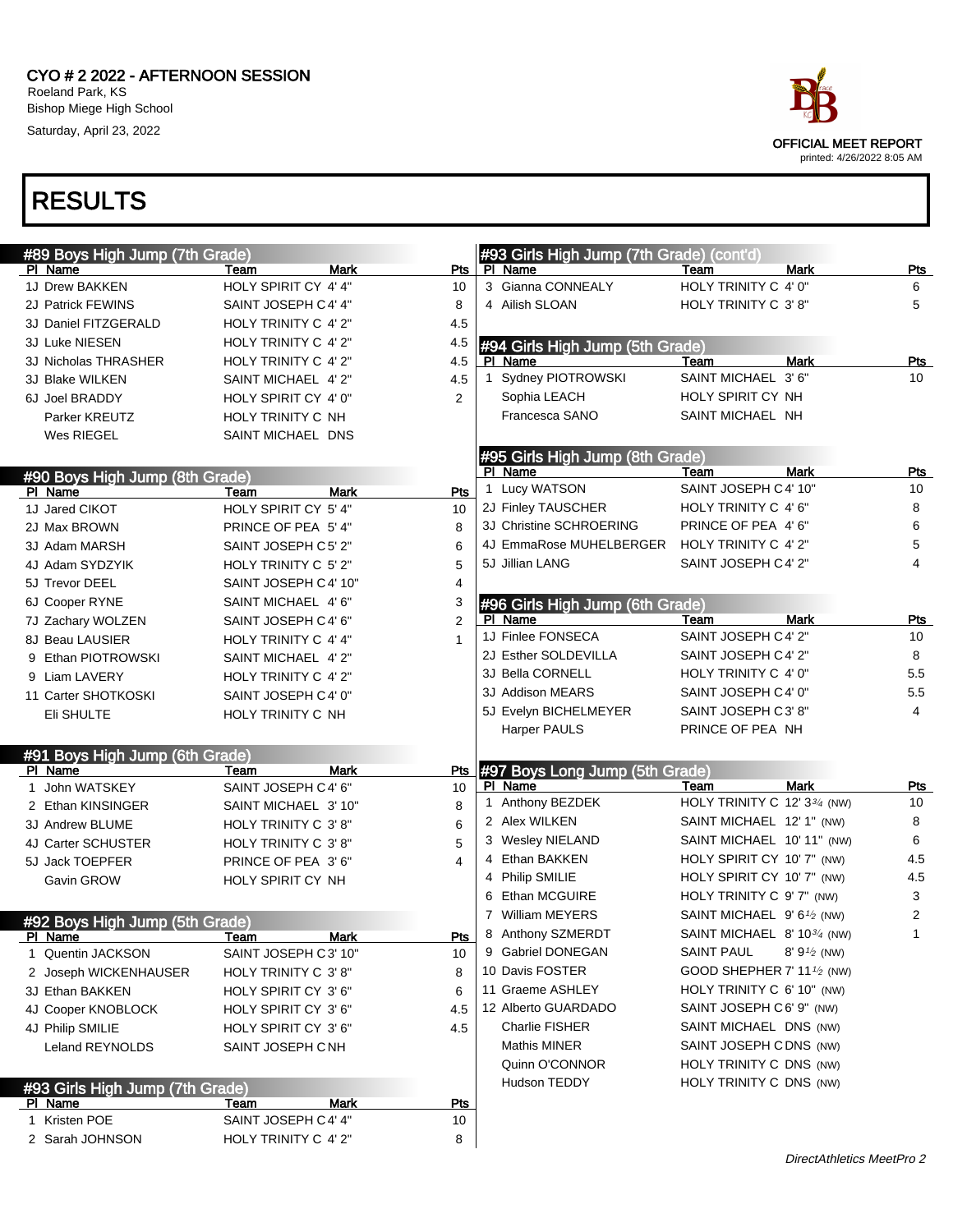

| #98 Boys Long Jump (6th Grade) |                                                      |                          |                | #100 Boys Long Jump (8th Grade)  |                                                       |                |                |
|--------------------------------|------------------------------------------------------|--------------------------|----------------|----------------------------------|-------------------------------------------------------|----------------|----------------|
| PI Name                        | Team                                                 | <b>Mark</b>              | Pts            | PI Name                          | Team                                                  | <b>Mark</b>    | Pts            |
| 1 Oliver CIMINIERI             | SAINT MICHAEL 14' 2 <sup>1</sup> / <sub>2</sub> (NW) |                          | 10             | 1 Gavin PUCHALLA                 | SAINT MICHAEL 16' 11 <sup>1</sup> / <sub>2</sub> (NW) |                | 10             |
| 2 John WATSKEY                 | SAINT JOSEPH C14' 1" (NW)                            |                          | 8              | 2 Emmanuel OREGEL                | HOLY TRINITY C 15' 8" (NW)                            |                | 8              |
| 3 Olivier RAMUS                | SAINT PAUL                                           | 13' $3\frac{1}{2}$ (NW)  | 6              | 4 Jonah MYERS                    | HOLY TRINITY C 15' $7\frac{1}{4}$ (NW)                |                | 6              |
| 4 Ethan WHITE                  | HOLY SPIRIT CY 12' $9\frac{1}{2}$ (NW)               |                          | 5              | 5 Sam CHARLTON                   | HOLY TRINITY C 15' 4 $\frac{1}{4}$ (NW)               |                | 5              |
| 5 Drew KURT                    | SAINT JOSEPH C12' 9" (NW)                            |                          | 4              | 6 Jameson FITZGERALD             | HOLY TRINITY C 15' 3 $\frac{1}{4}$ (NW)               |                | 4              |
| 6 Hayden STRATHMAN             | HOLY TRINITY C 12' 4" (NW)                           |                          | 3              | 7 Aidan BUZAN                    | SAINT JOSEPH C 15' 2 $\frac{1}{4}$ (NW)               |                | 3              |
| 7 Zach ARENSBERG               | HOLY SPIRIT CY 12' 0" (NW)                           |                          | 2              | 8 Miles BACKHUS                  | PRINCE OF PEA 15' 0" (NW)                             |                | $\overline{2}$ |
| 8 Braden KEEGAN                | HOLY SPIRIT CY 11' 11 $\frac{3}{4}$ (NW)             |                          | 1              | 9 Alex MCNAMARA                  | HOLY SPIRIT CY 14' 11 $\frac{1}{2}$ (NW)              |                | 1              |
| 10 Carter SCHUSTER             | HOLY TRINITY C 11' 0" (NW)                           |                          |                | 10 Jacob WHITE                   | HOLY SPIRIT CY 14' 11" (NW)                           |                |                |
| 11 Andrew BLUME                | HOLY TRINITY C 10' $3\frac{3}{4}$ (NW)               |                          |                | 11 James VANDENBERG              | HOLY TRINITY C 14' 7" (NW)                            |                |                |
| 12 Gabriel LUCK-SMITH          | HOLY TRINITY C 10' $2\frac{1}{2}$ (NW)               |                          |                | 12 Noah SIMPSON                  | HOLY TRINITY C 14' 6" (NW)                            |                |                |
| 13 Henry KRATOCHVIL            | PRINCE OF PEA $9'9'4$ (NW)                           |                          |                | 13 Cooper RYNE                   | SAINT MICHAEL $14'$ 5 $\frac{3}{4}$ (NW)              |                |                |
| 14 Sullivan O'DELL             | SAINT JOSEPH C9' 8 <sup>1</sup> /2 (NW)              |                          |                | 14 Kevin CHERUIYOT               | PRINCE OF PEA 13' 9" (NW)                             |                |                |
| 16 Daniel MCNEFF               | SAINT JOSEPH C8' 6" (NW)                             |                          |                | 15 Bennett LEMBKE                | SAINT MICHAEL 13'8" (NW)                              |                |                |
| 17 Peter WALLER                | HOLY SPIRIT CY 8' 4" (NW)                            |                          |                | 16 Jacob STIRLING                | SAINT JOSEPH C 13' 2 $\frac{1}{4}$ (NW)               |                |                |
| 18 Dalton COX                  | GOOD SHEPHER 8' 0 <sup>3/4</sup> (NW)                |                          |                | 17 Beau LAUSIER                  | HOLY TRINITY C 13' 0 <sup>1</sup> / <sub>2</sub> (NW) |                |                |
| 19 Fernando ANGELES            | <b>SAINT PAUL</b>                                    | $7' 8\frac{1}{4}$ (NW)   |                | 18 Charlie HEINEN                | HOLY TRINITY C 12' 11 $\frac{1}{4}$ (NW)              |                |                |
| Gavin GROW                     | HOLY SPIRIT CY DNS (NW)                              |                          |                | 19 Joshua BRAUN                  | HOLY TRINITY C 12' 10 $\frac{1}{4}$ (NW)              |                |                |
|                                |                                                      |                          |                | 20 Hayden WREN                   | SAINT JOSEPH C 11' 11 <sup>3/4</sup> (NW)             |                |                |
| #99 Boys Long Jump (7th Grade) |                                                      |                          |                | 21 Joseph KARIUKI                | HOLY TRINITY C 11' 10" (NW)                           |                |                |
| PI Name                        | Team                                                 | Mark                     | Pts            | 22 Arden HORNUNG                 | HOLY SPIRIT CY 11' 8 $\frac{1}{4}$ (NW)               |                |                |
| 1 Jackson WENGER               | PRINCE OF PEA 15' 1134 (NW)                          |                          | 10             | 23 Zachary WOLZEN                | SAINT JOSEPH C11' 2" (NW)                             |                |                |
| 2 Owen HUGHES                  | SAINT MICHAEL 13' $7\frac{1}{2}$ (NW)                |                          | 8              | 24 Eli SHULTE                    | HOLY TRINITY C 10' $6\frac{3}{4}$ (NW)                |                |                |
| 3 Brett BALTUSKA               | SAINT MICHAEL $12'$ 11 $\frac{3}{4}$ (NW)            |                          | 6              | 25 John CAMPBELL                 | HOLY TRINITY C $9'8^{3/4}$ (NW)                       |                |                |
| 4 Cruz RICO                    | HOLY SPIRIT CY 12' 10 $\frac{3}{4}$ (NW)             |                          | 5              | <b>Brady MALLOT</b>              | SAINT MICHAEL DNS (NW)                                |                |                |
| 5 Diego OLSEN                  | SAINT JOSEPH C 12' 9 <sup>3/4</sup> (NW)             |                          | 4              | Carter SHOTKOSKI                 | SAINT JOSEPH CDNS (NW)                                |                |                |
| 6 Logan GASSETT                | SAINT JOSEPH C 12' 8 <sup>3/4</sup> (NW)             |                          | 3              | <b>Tyree NEWTON</b>              | SAINT JOSEPH CDNS (NW)                                |                |                |
| 7 Jack MCCULLAGH               | GOOD SHEPHER 12' 5" (NW)                             |                          | $\overline{2}$ |                                  |                                                       |                |                |
| 8 Sam ROBINSON                 | SAINT MICHAEL 12' $4\frac{1}{2}$ (NW)                |                          | 0.5            | #101 Girls Long Jump (5th Grade) |                                                       |                |                |
| 8 Luke TAYLOR                  | SAINT JOSEPH C 12' 4 $\frac{1}{2}$ (NW)              |                          | 0.5            | PI Name                          | Team                                                  | <b>Mark</b>    | Pts            |
| 10 Brett BOMHOFF               | HOLY SPIRIT CY 12' 2 <sup>1/4</sup> (NW)             |                          |                | 1 Riley KRAMER                   | HOLY SPIRIT CY 11' 10" (NW)                           |                | 10             |
| 11 Jonpaul DONEGAN             | <b>SAINT PAUL</b>                                    | 12' 1 $\frac{1}{4}$ (NW) |                | 2 Layla REYNOLDS                 | SAINT JOSEPH C 11' 0 <sup>1/4</sup> (NW)              |                | 8              |
| 12 Ben TRITZ                   | PRINCE OF PEA 11'8 <sup>1/4</sup> (NW)               |                          |                | 3 Alli SMITH                     | SAINT JOSEPH C 9' 43/4 (NW)                           |                | 6              |
| 13 Jackson BINGHAM             | HOLY TRINITY C 11' 6" (NW)                           |                          |                | 4 Sarah VEGA                     | <b>SAINT PAUL</b>                                     | $9' 21/4$ (NW) | 4.5            |
| 14 Luke NIESEN                 | HOLY TRINITY C 11' 4 $\frac{1}{2}$ (NW)              |                          |                | 4 Molly TRITZ                    | PRINCE OF PEA $9'2'4$ (NW)                            |                | 4.5            |
| 15 Daniel FITZGERALD           | HOLY TRINITY C 10' 10 <sup>1/4</sup> (NW)            |                          |                | 6 Mary WURTENBERGER              | PRINCE OF PEA 8' 11 <sup>1/2</sup> (NW)               |                | 3 <sup>1</sup> |
| 16 Michael KILROY              | SAINT MICHAEL 10' 73/4 (NW)                          |                          |                | 7 Catherine HEAP                 | PRINCE OF PEA 8' 11 1/4 (NW)                          |                | 2              |
| 17 Arthur CZAMANSKE            | SAINT JOSEPH C10' 5" (NW)                            |                          |                | 8 Sophia LEACH                   | HOLY SPIRIT CY 8' 11" (NW)                            |                | 1              |
| 18 Elijah WAITIKI              | <b>SAINT PAUL</b>                                    | $9' 5^{3/4}$ (NW)        |                | 9 Elizabeth ANGELES              | <b>SAINT PAUL</b>                                     | $7' 10''$ (NW) |                |
| 19 Ethan PEAK                  | HOLY TRINITY C 7' 6" (NW)                            |                          |                | 10 Lucy KELLEY                   | HOLY TRINITY C 7' 3" (NW)                             |                |                |
| 20 Ben MULLIN                  | HOLY TRINITY C 6' 6 $\frac{1}{4}$ (NW)               |                          |                | 11 Courtney KUEFLER              | <b>SAINT PAUL</b>                                     | $4' 8''$ (NW)  |                |
| Henry WILEY                    | PRINCE OF PEA NM (NW)                                |                          |                |                                  |                                                       |                |                |
| Michael JOHNSON                | HOLY TRINITY C DNS (NW)                              |                          |                | #102 Girls Long Jump (7th Grade) |                                                       |                |                |
| Wes RIEGEL                     | SAINT MICHAEL DNS (NW)                               |                          |                | PI Name                          | Team                                                  | Mark           | <u>Pts</u>     |
| Henry THIEMAN                  | SAINT JOSEPH CDNS (NW)                               |                          |                | 1 Maddy BURCHARD                 | HOLY TRINITY C 12' 5 <sup>1/2</sup> (NW)              |                | 10             |
|                                |                                                      |                          |                | 2 Avery MURPHY                   | SAINT JOSEPH C 12' 0" (NW)                            |                | 8              |
|                                |                                                      |                          |                |                                  |                                                       |                |                |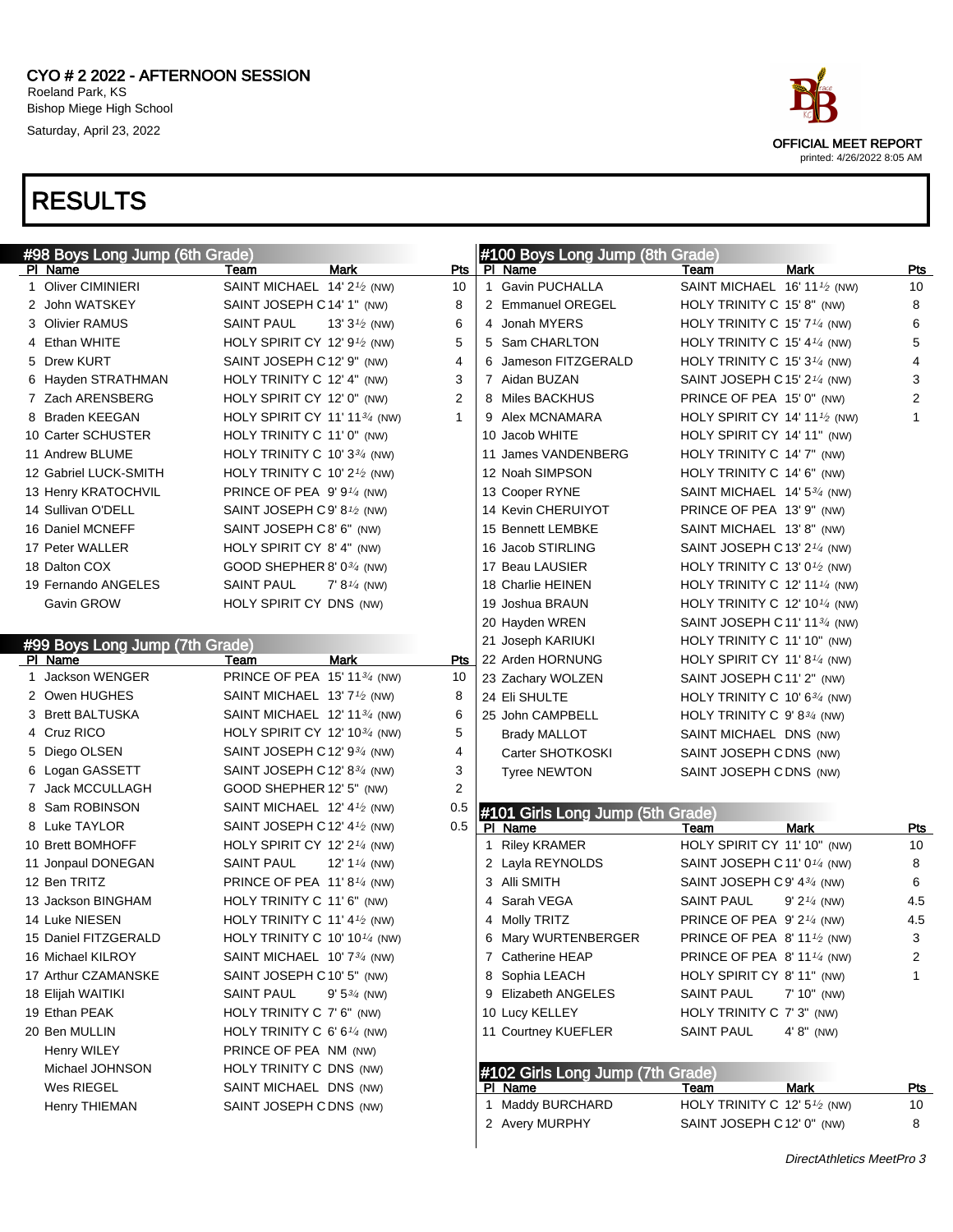#### CYO # 2 2022 - AFTERNOON SESSION Roeland Park, KS Bishop Miege High School Saturday, April 23, 2022



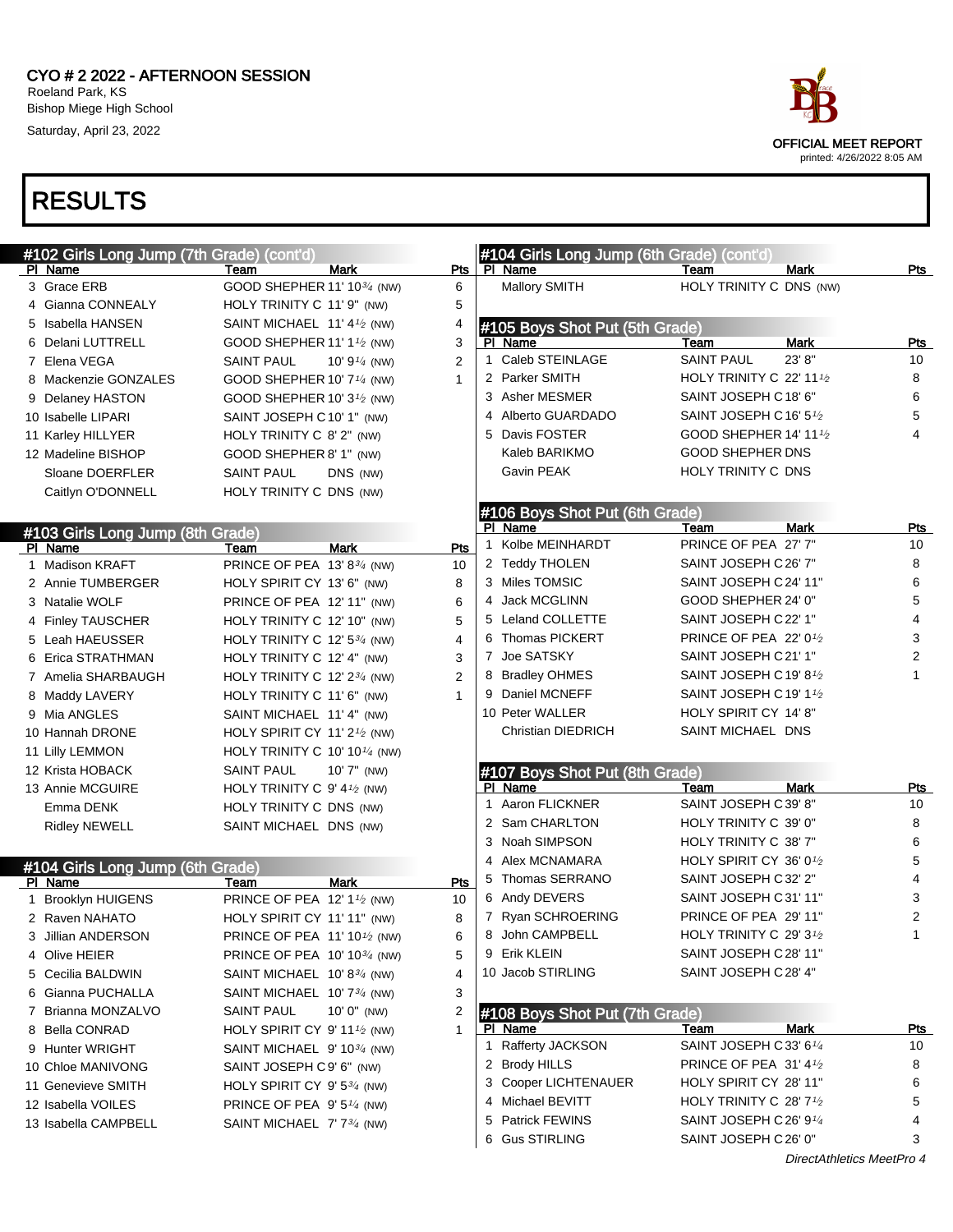

| #108 Boys Shot Put (7th Grade) (cont'd) |                                                  |                    |                     | #112 Girls Shot Put (7th Grade) (cont'd) |                       |             |            |
|-----------------------------------------|--------------------------------------------------|--------------------|---------------------|------------------------------------------|-----------------------|-------------|------------|
| PI Name                                 | Team                                             | Mark               | Pts                 | PI Name                                  | Team                  | <b>Mark</b> | Pts        |
| 7 David WAITIKI                         | <b>SAINT PAUL</b>                                | 23' 1"             | $\overline{2}$      | Reese HEDBERG                            | PRINCE OF PEA DNS     |             |            |
| 8 Drew BAKKEN                           | HOLY SPIRIT CY 21' 5"                            |                    | 1                   |                                          |                       |             |            |
| 9 Jonpaul DONEGAN                       | <b>SAINT PAUL</b>                                | 20'7"              |                     | #200 Girls 1600 Meters (5th Grade)       |                       |             |            |
| 10 John O'CONNOR                        | HOLY TRINITY C 19'8"                             |                    |                     | PI Name                                  | Team                  | Time        | Pts        |
| 11 Michael BRODEUR                      | HOLY TRINITY C 18' $1\frac{1}{2}$                |                    | $\mathbf{1}$        | Lucille BLECKMAN                         | <b>GOOD SHEPHER</b>   | 7:54.16     | 10         |
| 12 Parker KREUTZ                        | HOLY TRINITY C 15' 0 <sup>1</sup> / <sub>2</sub> |                    |                     | 2 Ruby BECKER                            | <b>GOOD SHEPHER</b>   | 8:03.36     | 8          |
|                                         |                                                  |                    |                     | 3 Lucy KELLEY                            | HOLY TRINITY C        | 9:04.35     | 6          |
| #109 Girls Shot Put (6th Grade)         |                                                  |                    |                     |                                          |                       |             |            |
| PI Name                                 | Team                                             | <b>Mark</b>        | <b>Pts</b>          | #201 Girls 1600 Meters (6th Grade)       |                       |             |            |
| 1 Brooke GICANTE                        | PRINCE OF PEA 23' 71/2                           |                    | 10                  | PI Name                                  | Team                  | Time        | <u>Pts</u> |
| 2 Gianna PUCHALLA                       | SAINT MICHAEL 23' 41/2                           |                    | 8                   | 1 Brooklyn HUIGENS                       | PRINCE OF PEA         | 6:19.11     | 10         |
| 3 Chloe MANIVONG                        | SAINT JOSEPH C 19' 11 1/2                        |                    | 6                   | 2 Clare DOUGLAS                          | HOLY TRINITY C        | 6:36.36     | 8          |
| 4 Mia MCGLINN                           | GOOD SHEPHER 19' 7 <sup>1</sup> /2               |                    | 5                   | 3 Harper PAULS                           | PRINCE OF PEA         | 7:19.60     | 6          |
| 5 Sydnie BRULEZ                         | HOLY TRINITY C 19' 634                           |                    | 4                   | 4 Isabella VOILES                        | PRINCE OF PEA         | 8:04.34     | 5          |
| 6 Cameil TROYER                         | HOLY TRINITY C 18' 11 $\frac{1}{2}$              |                    | 3                   |                                          |                       |             |            |
| 7 Morgan BENNETT                        | SAINT MICHAEL 17' 5"                             |                    | 2                   | #202 Girls 1600 Meters (7th Grade)       |                       |             |            |
| Ava LIPARI                              | SAINT JOSEPH C DNS                               |                    |                     | PI Name                                  | Team                  | <b>Time</b> | Pts        |
|                                         |                                                  |                    |                     | 1 Mackenzie GONZALES                     | <b>GOOD SHEPHER</b>   | 7:01.17     | 10         |
| #110 Girls Shot Put (8th Grade)         |                                                  |                    |                     | 2 Emme ALBRIGHT                          | SAINT JOSEPH C        | 7:02.40     | 8          |
| PI Name                                 | Team                                             | Mark               | Pts                 | <b>Addison ORTMEYER</b>                  | SAINT JOSEPH C        | <b>DNS</b>  |            |
| 1 Emery WALTERS                         | SAINT JOSEPH C28' 1"                             |                    | 10                  |                                          |                       |             |            |
| 2 Amri EISCHEN                          | HOLY SPIRIT CY 24' 91/2                          |                    | 8                   | #203 Girls 1600 Meters (8th Grade)       |                       |             |            |
| 3 Caroline MARTIN                       | HOLY SPIRIT CY 24' 2"                            |                    | 6                   | PI Name                                  | Team                  | <b>Time</b> | Pts        |
| 4 Abigail MALONEY                       | HOLY TRINITY C 24' 0"                            |                    | 5                   | Ellen BARKEMEYER                         | PRINCE OF PEA         | 6:26.39     | 10         |
| 5 Alina DUNN                            | SAINT JOSEPH C 21' 111/2                         |                    | 4                   | 2 Bridget KEEGAN                         | HOLY SPIRIT CY        | 6:39.51     | 8          |
|                                         |                                                  |                    |                     | 3 Elliot WEAVER                          | <b>SAINT MICHAEL</b>  | 6:45.57     | 6          |
| #111 Girls Shot Put (5th Grade)         |                                                  |                    |                     | 4 Erica STRATHMAN                        | HOLY TRINITY C        | 6:57.44     | 5          |
| PI Name                                 | Team                                             | <b>Mark</b>        | Pts                 | 5 Mia IMLAY                              | PRINCE OF PEA         | 7:26.96     | 4          |
| 1 Francesca SANO                        | SAINT MICHAEL 13' 5"                             |                    | 10                  | 6 Krista HOBACK                          | <b>SAINT PAUL</b>     | 7:36.67     | 3          |
| 2 Molly ANCELL                          | SAINT JOSEPH C12' 4 <sup>1</sup> /2              |                    | 8                   | Mia ANGLES                               | <b>SAINT MICHAEL</b>  | <b>DNS</b>  |            |
| 3 Sarah VEGA                            | <b>SAINT PAUL</b>                                | 11' $7\frac{1}{2}$ | 6                   | Kambree DUKER                            | <b>HOLY TRINITY C</b> | <b>DNS</b>  |            |
| 4 Elizabeth ANGELES                     | <b>SAINT PAUL</b>                                | 10' $9\frac{1}{2}$ | 5                   |                                          |                       |             |            |
| 5 Courtney KUEFLER                      | <b>SAINT PAUL</b>                                | 6'5''              | 4                   | #204 Boys 1600 Meters (5th Grade)        |                       |             |            |
|                                         |                                                  |                    |                     | PI Name                                  | Team                  | Time        | <u>Pts</u> |
| #112 Girls Shot Put (7th Grade)         |                                                  |                    |                     | Max WEAVER                               | <b>SAINT MICHAEL</b>  | 6:14.31     | 10         |
| <b>PI Name</b>                          | <u>Team</u>                                      | <u>Mark</u>        | Pts                 | 2 Joshua TWYMAN                          | <b>SAINT MICHAEL</b>  | 6:42.58     | 8          |
| 1 Sarah JOHNSON                         | HOLY TRINITY C 29' 0 <sup>1</sup> / <sub>2</sub> |                    | 10                  | 3 Paul TRAUSCH                           | <b>HOLY SPIRIT CY</b> | 6:53.78     | 6          |
| 2 Madeline BISHOP                       | GOOD SHEPHER 28' 01/2                            |                    | 8                   | 4 Dylan WREN                             | SAINT JOSEPH C        | 7:03.56     | 5          |
| 3 Mabel DELANEY                         | GOOD SHEPHER 23' 5"                              |                    | 6                   | Kaleb BARIKMO                            | <b>GOOD SHEPHER</b>   | <b>DNS</b>  |            |
| 4 Lorena MARTINEZ                       | HOLY TRINITY C 23' 4"                            |                    | 5                   |                                          |                       |             |            |
| 5 Erin FOLEY                            | SAINT JOSEPH C22' 51/2                           |                    | 4                   | #205 Boys 1600 Meters (6th Grade)        |                       |             |            |
| 6 Scarlet MORTENSON                     | SAINT JOSEPH C 21' 2 <sup>1</sup> /2             |                    | 3                   | PI Name                                  | Team                  | <b>Time</b> | <u>Pts</u> |
| 7 Anna GAST                             | GOOD SHEPHER 20' 8 <sup>1/2</sup>                |                    | 1<br>$\overline{2}$ | <b>Edward CURRAN</b>                     | HOLY TRINITY C        | 6:11.37     | 10         |
| 8 Isabella MORALES                      | GOOD SHEPHER 19' 11 1/2                          |                    | $\mathbf{1}$        | 2 Avery MOOS                             | PRINCE OF PEA         | 6:14.54     | 8          |
| 9 Lacianna KLUEMPERS                    | SAINT JOSEPH C19' 4"                             |                    |                     | 3 Kaleb BARIKMO                          | <b>GOOD SHEPHER</b>   | 6:16.74     | 6          |
| 10 Emme ALBRIGHT                        | SAINT JOSEPH C17' 61/2                           |                    |                     | 4 Wyatt O'HARA                           | HOLY TRINITY C        | 6:17.57     | 5          |
| 11 Alice CURNES                         | HOLY TRINITY C 13' 6"                            |                    |                     | 5 Tim RIORDAN                            | HOLY TRINITY C        | 6:40.65     | 4          |
|                                         |                                                  |                    |                     |                                          |                       |             |            |

DirectAthletics MeetPro 5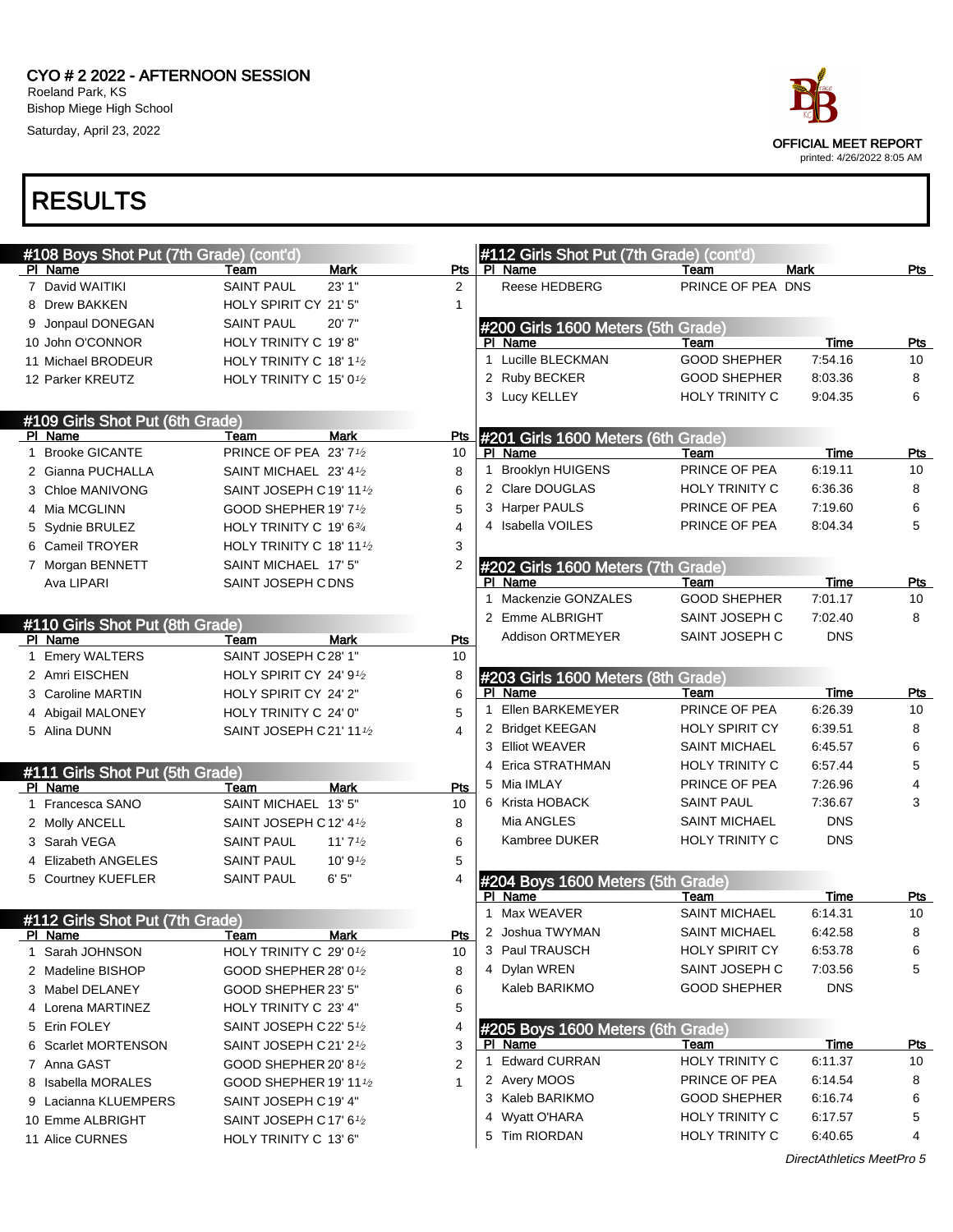

| #205 Boys 1600 Meters (6th Grade) (cont'd)<br>PI Name | Team                      | Time       | Pts                  |             | #209 Girls 100 Meters (6th Grade) (cont'd)<br>PI Name | Team                      | Time       |            | $H(PI)$ Pts    |
|-------------------------------------------------------|---------------------------|------------|----------------------|-------------|-------------------------------------------------------|---------------------------|------------|------------|----------------|
| 6 Dalton COX                                          | <b>GOOD SHEPHER</b>       | 7:39.65    | 3                    |             | 13 Isabella CAMPBELL                                  | <b>SAINT MICHAEL</b>      | 19.63 (NW) | 2(7)       |                |
| 7 Peter WALLER                                        | <b>HOLY SPIRIT CY</b>     | 8:58.54    | 2                    |             | 14 Morgan BENNETT                                     | <b>SAINT MICHAEL</b>      | 19.73 (NW) | 2(8)       |                |
| <b>Colton BRYER</b>                                   | PRINCE OF PEA             | <b>DNS</b> |                      |             | Ava LIPARI                                            | SAINT JOSEPH C            | DNS (NW)   | 1          |                |
| <b>Christian DIEDRICH</b>                             | <b>SAINT MICHAEL</b>      | <b>DNS</b> |                      |             | Katherine ALFARO                                      | <b>SAINT PAUL</b>         | DNS (NW)   | 1          |                |
| #206 Boys 1600 Meters (7th Grade)                     |                           |            |                      |             | <b>SECTION RESULTS</b>                                |                           |            |            |                |
| PI Name                                               | Team                      | Time       | Pts                  |             | PI Name                                               | Team                      | Time       |            |                |
| 1 Luke JOHNSON                                        | <b>HOLY TRINITY C</b>     | 6:55.40    | 10                   |             | Section 1 of 2                                        |                           |            | Wind: (NW) |                |
| 2 Henry THIEMAN                                       | SAINT JOSEPH C            | 7:08.05    | 8                    |             | 1 Avery NEUER                                         | HOLY TRINITY C            | 16.72      |            |                |
| 3 Harrison POWER                                      | <b>SAINT MICHAEL</b>      | 7:14.11    | 6                    |             | 2 Addison MEARS                                       | SAINT JOSEPH C            | 16.99      |            |                |
| 4 Brett BOMHOFF                                       | <b>HOLY SPIRIT CY</b>     | 7:19.30    | 5                    |             | 3 Mariana KNOPKE                                      | <b>SAINT MICHAEL</b>      | 17.52      |            |                |
|                                                       |                           |            |                      |             | 4 Hunter WRIGHT                                       | <b>SAINT MICHAEL</b>      | 17.56      |            |                |
| #207 Boys 1600 Meters (8th Grade)                     |                           |            |                      | 5           | Natalia RYCHNOVSKY                                    | <b>SAINT MICHAEL</b>      | 18.89      |            |                |
| PI Name                                               | Team                      | Time       | Pts                  | 6           | Sofia JARACUARO                                       | SAINT JOSEPH C            | 19.16      |            |                |
| 1 Brady MALLOT                                        | <b>SAINT MICHAEL</b>      | 5:48.37    | 10                   |             | Ava LIPARI                                            | SAINT JOSEPH C            | <b>DNS</b> |            |                |
| 2 Jacob STIRLING                                      | SAINT JOSEPH C            | 6:05.67    | 8                    |             | Katherine ALFARO                                      | <b>SAINT PAUL</b>         | <b>DNS</b> |            |                |
| 3 Hayden WREN                                         | SAINT JOSEPH C            | 6:15.91    | 6                    |             | Section 2 of 2                                        |                           |            | Wind: (NW) |                |
| 4 Rowan O'CONNOR                                      | HOLY TRINITY C            | 7:11.58    | 5                    | 1.          | <b>Bella CONRAD</b>                                   | <b>HOLY SPIRIT CY</b>     | 17.09      |            |                |
| 5 Joshua BRAUN                                        | HOLY TRINITY C            | 7:27.46    | 4                    |             | 2 Olive HEIER                                         | PRINCE OF PEA             | 17.13      |            |                |
| Jacob WHITE                                           | <b>HOLY SPIRIT CY</b>     | <b>DNS</b> |                      |             | 3 Cecilia BALDWIN                                     | <b>SAINT MICHAEL</b>      | 17.53      |            |                |
|                                                       |                           |            |                      | 4           | Makayla GONZALES                                      | <b>GOOD SHEPHER</b>       | 17.62      |            |                |
| #208 Girls 100 Meters (5th Grade)                     |                           |            |                      |             | 5 Sydnie BRULEZ                                       | HOLY TRINITY C            | 17.64      |            |                |
|                                                       |                           |            | Wind: (+0.0)         |             | 6 Kora JACKS                                          | <b>GOOD SHEPHER</b>       | 18.85      |            |                |
| PI Name                                               | <b>Team</b>               | Time       | Pts                  |             | 7 Isabella CAMPBELL                                   | <b>SAINT MICHAEL</b>      | 19.63      |            |                |
| 1 Marin KRUSE                                         | <b>GOOD SHEPHER</b>       | 17.06      | 10                   |             | 8 Morgan BENNETT                                      | <b>SAINT MICHAEL</b>      | 19.73      |            |                |
| 2 Layla REYNOLDS                                      | SAINT JOSEPH C            | 17.51      | 8                    |             |                                                       |                           |            |            |                |
| 3 Grace KAUFMAN                                       | <b>HOLY TRINITY C</b>     | 17.57      | 6                    |             | #210 Girls 100 Meters (7th Grade)<br>PI Name          | Team                      | Time       |            | H(PI) Pts      |
| 4 Molly ANCELL                                        | SAINT JOSEPH C            | 18.13      | 5                    | $\mathbf 1$ | Oakley JONES                                          | <b>SAINT MICHAEL</b>      | 14.38 (NW) | 2(1)       | 10             |
| 5 Alli SMITH                                          | SAINT JOSEPH C            | 18.26      | 4                    |             | 2 Libby WHITE                                         | <b>SAINT MICHAEL</b>      | 15.85 (NW) | 1(1)       | 8              |
| 6 Sydney PIOTROWSKI                                   | <b>SAINT MICHAEL</b>      | 18.54      | 3                    |             | 3 Isabella HANSEN                                     | <b>SAINT MICHAEL</b>      | 15.91 (NW) | 3(1)       | 6              |
| 7 Finnley RICHLIN                                     | PRINCE OF PEA             | 18.79      | 2                    | 4           | Delani LUTTRELL                                       | GOOD SHEPHER 16.22 (NW)   |            | 2(2)       | 5              |
| 8 Stella COLGAN                                       | <b>SAINT MICHAEL</b>      | 19.16      | 1                    |             | Mabel DELANEY                                         | GOOD SHEPHER 16.41 (NW)   |            | 3(2)       | 4              |
|                                                       |                           |            |                      | 6           | Nora TODD                                             | <b>HOLY TRINITY C</b>     | 16.42 (NW) | 1(2)       | 3              |
| #209 Girls 100 Meters (6th Grade)                     |                           |            |                      |             | 7 Lucero CARRENO ROMAN                                | <b>SAINT PAUL</b>         | 16.49 (NW) | 3(3)       | $\overline{c}$ |
| PI Name                                               | Team                      | Time       | H(PI) Pts            | 8           | <b>Delaney HASTON</b>                                 | GOOD SHEPHER 16.68 (NW)   |            | 3(4)       | 1              |
| 1 Avery NEUER                                         | HOLY TRINITY C 16.72 (NW) |            | 10<br>1(1)           |             | 9 Isabella MORALES                                    | GOOD SHEPHER 16.95 (NW)   |            | 2(3)       |                |
| 2 Addison MEARS                                       | SAINT JOSEPH C 16.99 (NW) |            | 1(2)<br>8            |             | 10 Kristen POE                                        | SAINT JOSEPH C 16.99 (NW) |            | 2(4)       |                |
| 3 Bella CONRAD                                        | HOLY SPIRIT CY            | 17.09 (NW) | 2(1)<br>6            |             | 11 Lorena MARTINEZ                                    | <b>HOLY TRINITY C</b>     | 17.02 (NW) | 2(5)       |                |
| 4 Olive HEIER                                         | PRINCE OF PEA             | 17.13 (NW) | 5<br>2(2)            |             | 12 Penelope CIMINIERI                                 | <b>SAINT MICHAEL</b>      | 17.60 (NW) | 3(5)       |                |
| 5 Mariana KNOPKE                                      | <b>SAINT MICHAEL</b>      | 17.52 (NW) | 1(3)<br>4            |             | 13 Elizabeth HOTZE                                    | HOLY TRINITY C            | 17.69 (NW) | 2(6)       |                |
| 6 Cecilia BALDWIN                                     | <b>SAINT MICHAEL</b>      | 17.53 (NW) | 3<br>2(3)            |             | 14 Grace ERB                                          | GOOD SHEPHER 17.95 (NW)   |            |            |                |
| 7 Hunter WRIGHT                                       | <b>SAINT MICHAEL</b>      | 17.56 (NW) | 2<br>1(4)            |             | 15 Reese HEDBERG                                      | PRINCE OF PEA             |            | 3(6)       |                |
| 8 Makayla GONZALES                                    | GOOD SHEPHER 17.62 (NW)   |            | $\mathbf{1}$<br>2(4) |             | 16 Isabelle LIPARI                                    |                           | 18.12 (NW) | 3(7)       |                |
| 9 Sydnie BRULEZ                                       | HOLY TRINITY C            | 17.64 (NW) | 2(5)                 |             |                                                       | SAINT JOSEPH C 18.79 (NW) |            | 2(7)       |                |
| 10 Kora JACKS                                         | GOOD SHEPHER 18.85 (NW)   |            | 2(6)                 |             | 17 Sloane DOERFLER                                    | <b>SAINT PAUL</b>         | 18.87 (NW) | 3(8)       |                |
| 11 Natalia RYCHNOVSKY                                 | <b>SAINT MICHAEL</b>      | 18.89 (NW) | 1(5)                 |             | Monica MONZALVO                                       | <b>SAINT PAUL</b>         | DNS (NW)   | 2          |                |
| 12 Sofia JARACUARO                                    | SAINT JOSEPH C 19.16 (NW) |            | 1(6)                 |             |                                                       |                           |            |            |                |

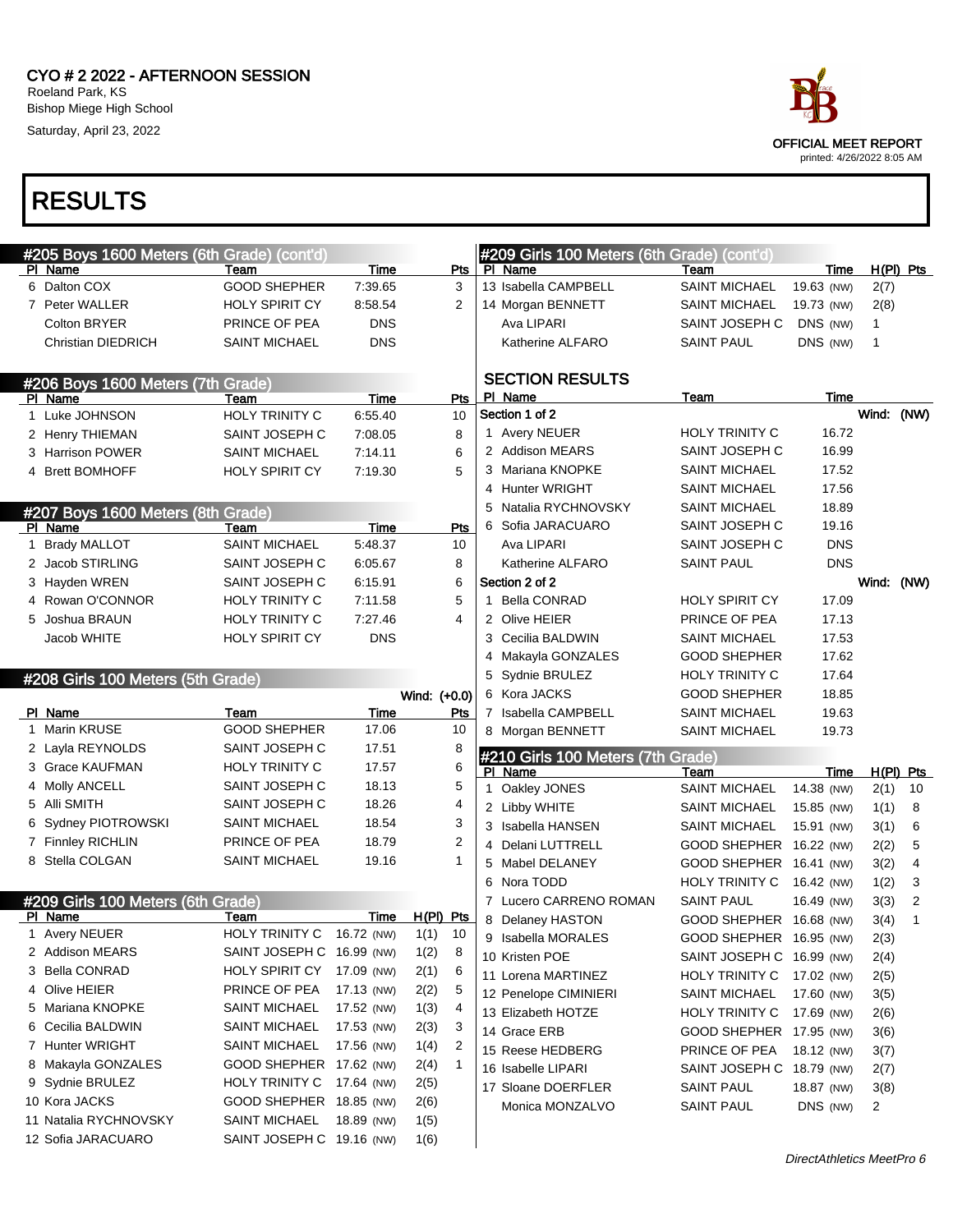



|   | #210 Girls 100 Meters (7th Grade) (cont'd) |                                                |                |             |                | #211 Girls 100 Meters (8th Grade) (cont'd) |                                             |                          |              |                  |
|---|--------------------------------------------|------------------------------------------------|----------------|-------------|----------------|--------------------------------------------|---------------------------------------------|--------------------------|--------------|------------------|
|   | <b>SECTION RESULTS</b>                     |                                                |                |             |                | PI Name                                    | Team                                        | Time                     |              |                  |
|   | PI Name                                    | Team                                           | Time           |             |                | 5 Caroline MARTIN                          | <b>HOLY SPIRIT CY</b>                       | 15.93                    |              |                  |
|   | Section 1 of 3                             |                                                |                | Wind: (NW)  |                | 6 Ainsley SWITZER                          | <b>SAINT MICHAEL</b>                        | 16.66                    |              |                  |
|   | 1 Libby WHITE                              | <b>SAINT MICHAEL</b>                           | 15.85          |             |                | 7 Annie MCGUIRE                            | <b>HOLY TRINITY C</b>                       | 17.05                    |              |                  |
|   | 2 Nora TODD                                | <b>HOLY TRINITY C</b>                          | 16.42          |             |                | Section 2 of 2                             |                                             |                          | Wind: (NW)   |                  |
|   | Section 2 of 3                             |                                                |                | Wind: (NW)  |                | 1 Elizabeth WURTENBERGER                   | PRINCE OF PEA                               | 14.20                    |              |                  |
|   | 1 Oakley JONES                             | SAINT MICHAEL                                  | 14.38          |             |                | 2 Grace GIESLER                            | PRINCE OF PEA                               | 14.98                    |              |                  |
|   | 2 Delani LUTTRELL                          | <b>GOOD SHEPHER</b>                            | 16.22          |             |                | 3 Jenna CLOUSE                             | <b>SAINT MICHAEL</b>                        | 16.24                    |              |                  |
|   | 3 Isabella MORALES                         | <b>GOOD SHEPHER</b>                            | 16.95          |             |                | 4 Lillian CAUL                             | PRINCE OF PEA                               | 16.29                    |              |                  |
|   | 4 Kristen POE                              | SAINT JOSEPH C                                 | 16.99          |             |                | 5 Emily ELLWANGER                          | HOLY TRINITY C                              | 16.42                    |              |                  |
|   | 5 Lorena MARTINEZ                          | <b>HOLY TRINITY C</b>                          | 17.02          |             |                | <b>Grace DENNING</b>                       | <b>SAINT PAUL</b>                           | <b>DNS</b>               |              |                  |
|   | 6 Elizabeth HOTZE                          | <b>HOLY TRINITY C</b>                          | 17.69          |             |                | Stella COLGAN                              | <b>SAINT MICHAEL</b>                        | <b>DNS</b>               |              |                  |
|   | 7 Isabelle LIPARI                          | SAINT JOSEPH C                                 | 18.79          |             |                | #212 Boys 100 Meters (5th Grade)           |                                             |                          |              |                  |
|   | Monica MONZALVO                            | SAINT PAUL                                     | <b>DNS</b>     |             |                | PI Name                                    | Team                                        | Time                     |              | $H(PI)$ Pts      |
|   | Section 3 of 3                             |                                                |                | Wind: (NW)  |                | 1 Alex WILKEN                              | <b>SAINT MICHAEL</b>                        | 16.30 (NW)               | 1(1)         | 10               |
|   | 1 Isabella HANSEN                          | <b>SAINT MICHAEL</b>                           | 15.91          |             |                | 2 Dylan WREN                               | SAINT JOSEPH C 16.43 (NW)                   |                          | 1(2)         | 8                |
|   | 2 Mabel DELANEY                            | <b>GOOD SHEPHER</b>                            | 16.41          |             |                | 3 Hudson ELDER                             | <b>SAINT MICHAEL</b>                        | 16.63 (NW)               | 2(1)         | 6                |
|   | 3 Lucero CARRENO ROMAN                     | SAINT PAUL                                     | 16.49          |             |                | 4 Brenner LOCKE                            | <b>SAINT MICHAEL</b>                        | 16.80 (NW)               | 2(2)         | 5                |
|   | 4 Delaney HASTON                           | <b>GOOD SHEPHER</b>                            | 16.68          |             |                | 5 Wesley NIELAND                           | <b>SAINT MICHAEL</b>                        | 17.12 (NW)               | 2(3)         | $\overline{4}$   |
|   | 5 Penelope CIMINIERI                       | <b>SAINT MICHAEL</b>                           | 17.60          |             |                | 6 Parker SMITH                             | <b>HOLY TRINITY C</b>                       | 17.13 (NW)               | 1(3)         | 3                |
|   | 6 Grace ERB                                | <b>GOOD SHEPHER</b>                            | 17.95          |             |                | 7 Gabriel DONEGAN                          | <b>SAINT PAUL</b>                           | 17.94 (NW)               | 2(4)         | 2                |
|   | 7 Reese HEDBERG                            | PRINCE OF PEA                                  | 18.12          |             |                | Leland REYNOLDS                            | SAINT JOSEPH C 18.04 (NW)                   |                          | 1(4)         | $\mathbf{1}$     |
|   | 8 Sloane DOERFLER                          | <b>SAINT PAUL</b>                              | 18.87          |             |                | 9 Philip SMILIE                            | HOLY SPIRIT CY 18.94 (NW)                   |                          | 1(5)         |                  |
|   |                                            |                                                |                |             |                | 10 Mathis MINER                            | SAINT JOSEPH C 18.98 (NW)                   |                          | 2(5)         |                  |
|   |                                            |                                                |                |             |                |                                            |                                             |                          |              |                  |
|   | #211 Girls 100 Meters (8th Grade)          |                                                |                |             |                |                                            |                                             |                          |              |                  |
|   | PI Name                                    | Team                                           | Time           | $H(PI)$ Pts |                | 11 Cooper KNOBLOCK                         | HOLY SPIRIT CY 19.59 (NW)                   |                          | 2(6)         |                  |
| 1 | Elizabeth WURTENBERGER                     | PRINCE OF PEA                                  | 14.20 (NW)     | 2(1)        | 10             |                                            |                                             |                          |              |                  |
|   | 2 Grace GIESLER                            | PRINCE OF PEA                                  | 14.98 (NW)     | 2(2)        | 8              | <b>SECTION RESULTS</b><br>PI Name          | Team                                        | Time                     |              |                  |
|   | 3 Julia HARBERT                            | SAINT MICHAEL                                  | 15.39 (NW)     | 1(1)        | 6              | Section 1 of 2                             |                                             |                          | Wind: (NW)   |                  |
|   | 4 Jasmine LUCK-SMITH                       | HOLY TRINITY C                                 | 15.65 (NW)     | 1(2)        | 5              | 1 Alex WILKEN                              | <b>SAINT MICHAEL</b>                        | 16.30                    |              |                  |
|   | 5 Rekha ROSS                               | HOLY SPIRIT CY                                 | 15.67 (NW)     | 1(3)        | $\overline{4}$ | 2 Dylan WREN                               | SAINT JOSEPH C                              | 16.43                    |              |                  |
|   | 6 Annie TUMBERGER                          | HOLY SPIRIT CY                                 | 15.88 (NW)     | 1(4)        | 3              | 3 Parker SMITH                             | <b>HOLY TRINITY C</b>                       | 17.13                    |              |                  |
|   | 7 Caroline MARTIN                          | HOLY SPIRIT CY                                 | 15.93 (NW)     | 1(5)        | 2              | 4 Leland REYNOLDS                          | SAINT JOSEPH C                              | 18.04                    |              |                  |
|   | 8 Jenna CLOUSE                             | <b>SAINT MICHAEL</b>                           | 16.24 (NW)     | 2(3)        | $\mathbf{1}$   | 5 Philip SMILIE                            | <b>HOLY SPIRIT CY</b>                       | 18.94                    |              |                  |
|   | 9 Lillian CAUL                             | PRINCE OF PEA                                  | 16.29 (NW)     | 2(4)        |                | Section 2 of 2                             |                                             |                          | Wind: (NW)   |                  |
|   | 10 Emily ELLWANGER                         | HOLY TRINITY C                                 | 16.42 (NW)     | 2(5)        |                | 1 Hudson ELDER                             | <b>SAINT MICHAEL</b>                        | 16.63                    |              |                  |
|   | 11 Ainsley SWITZER                         | <b>SAINT MICHAEL</b>                           | 16.66 (NW)     | 1(6)        |                | 2 Brenner LOCKE                            | <b>SAINT MICHAEL</b>                        | 16.80                    |              |                  |
|   | 12 Annie MCGUIRE                           | HOLY TRINITY C                                 | 17.05 (NW)     | 1(7)        |                | 3 Wesley NIELAND                           | <b>SAINT MICHAEL</b>                        | 17.12                    |              |                  |
|   | <b>Grace DENNING</b>                       | <b>SAINT PAUL</b>                              | DNS (NW)       | 2           |                | 4 Gabriel DONEGAN                          | SAINT PAUL                                  | 17.94                    |              |                  |
|   | Stella COLGAN                              | SAINT MICHAEL                                  | DNS (NW)       | 2           |                | 5 Mathis MINER                             | SAINT JOSEPH C                              | 18.98                    |              |                  |
|   |                                            |                                                |                |             |                | 6 Cooper KNOBLOCK                          | <b>HOLY SPIRIT CY</b>                       | 19.59                    |              |                  |
|   | <b>SECTION RESULTS</b>                     |                                                |                |             |                |                                            |                                             |                          |              |                  |
|   | PI Name                                    | Team                                           | Time           |             |                | #213 Boys 100 Meters (6th Grade)           |                                             |                          |              |                  |
|   | Section 1 of 2                             |                                                |                | Wind:       | (NW)           | PI Name<br>1 Ethan KINSINGER               | Team<br><b>SAINT MICHAEL</b>                | <b>Time</b>              |              | <u>H(PI) Pts</u> |
|   | 1 Julia HARBERT                            | SAINT MICHAEL                                  | 15.39          |             |                |                                            |                                             | 15.69 (NW)               | 2(1)         | 10               |
|   | 2 Jasmine LUCK-SMITH                       | <b>HOLY TRINITY C</b>                          | 15.65          |             |                | 2 Ethan WHITE                              | <b>HOLY SPIRIT CY</b>                       | 15.82 (NW)               | 1(1)         | 8                |
|   | 3 Rekha ROSS<br>4 Annie TUMBERGER          | <b>HOLY SPIRIT CY</b><br><b>HOLY SPIRIT CY</b> | 15.67<br>15.88 |             |                | Jack MCGLINN<br>3<br>4 Oliver CIMINIERI    | <b>GOOD SHEPHER</b><br><b>SAINT MICHAEL</b> | 16.04 (NW)<br>16.23 (NW) | 1(2)<br>2(2) | 6<br>5           |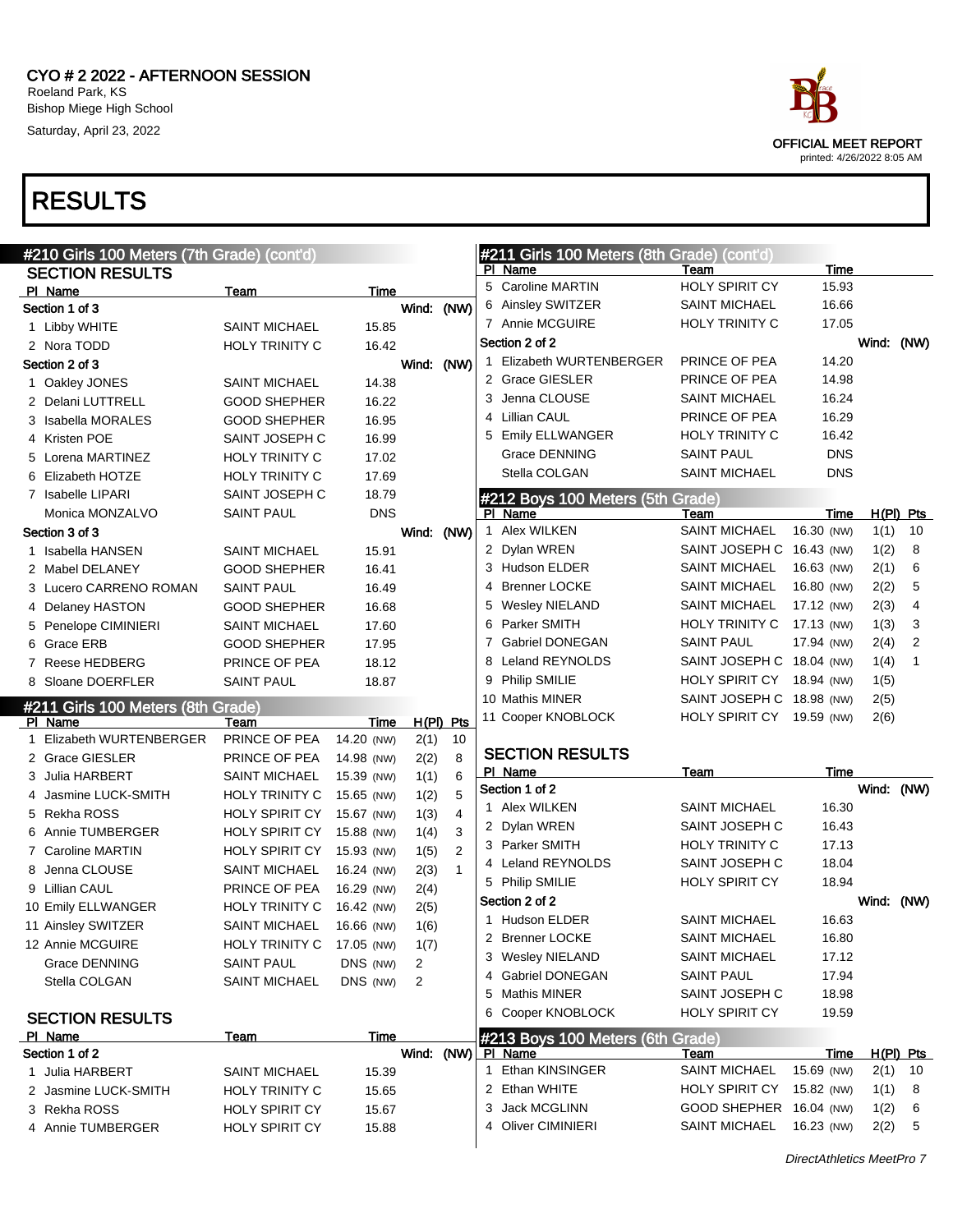

| #213 Boys 100 Meters (6th Grade) (cont'd) |                           |             |             |                |   | #214 Boys 100 Meters (7th Grade) (cont'd) |                           |             |                |                |
|-------------------------------------------|---------------------------|-------------|-------------|----------------|---|-------------------------------------------|---------------------------|-------------|----------------|----------------|
| PI Name                                   | Team                      | <b>Time</b> | $H(PI)$ Pts |                |   | PI Name                                   | Team                      | <b>Time</b> |                | $H(PI)$ Pts    |
| 5 Thomas PICKERT                          | PRINCE OF PEA             | 17.45 (NW)  | 1(3)        | 4              |   | <b>Harrison POWER</b>                     | <b>SAINT MICHAEL</b>      | DNS (NW)    | $\overline{2}$ |                |
| 6 Jack TOEPFER                            | PRINCE OF PEA             | 17.52 (NW)  | 2(3)        | 3              |   |                                           |                           |             |                |                |
| 7 Dominic BARKMAN                         | HOLY TRINITY C            | 17.65 (NW)  | 2(4)        | 2              |   | <b>SECTION RESULTS</b>                    |                           |             |                |                |
| 8 Jimmy MERWALD                           | SAINT JOSEPH C 17.95 (NW) |             | 1(4)        | $\mathbf{1}$   |   | PI Name<br>Section 1 of 3                 | Team                      | Time        |                |                |
| 9 Ian VELAZQUEZ                           | SAINT JOSEPH C 18.44 (NW) |             | 1(5)        |                |   | 1 Jackson WENGER                          | PRINCE OF PEA             | 14.56       | Wind: (NW)     |                |
| 10 Grant ARCIGA                           | <b>HOLY SPIRIT CY</b>     | 21.58 (NW)  | 2(5)        |                |   | 2 Vincent SORENSON                        | <b>SAINT MICHAEL</b>      | 15.24       |                |                |
| 11 Fernando ANGELES                       | <b>SAINT PAUL</b>         | 22.47 (NW)  | 2(6)        |                |   | 3 Luke TAYLOR                             | SAINT JOSEPH C            | 15.53       |                |                |
|                                           |                           |             |             |                |   | 4 John RUYLE                              | <b>SAINT MICHAEL</b>      | 17.41       |                |                |
| <b>SECTION RESULTS</b>                    |                           |             |             |                |   | 5 David WAITIKI                           | <b>SAINT PAUL</b>         | 17.94       |                |                |
| PI Name<br>Section 1 of 2                 | Team                      | Time        |             |                |   |                                           | <b>SAINT PAUL</b>         | 18.26       |                |                |
|                                           | <b>HOLY SPIRIT CY</b>     |             | Wind: (NW)  |                |   | 6 Elijah WAITIKI                          |                           |             |                |                |
| 1 Ethan WHITE                             | <b>GOOD SHEPHER</b>       | 15.82       |             |                |   | Section 2 of 3<br>1 Drew MORTIMER         | <b>HOLY TRINITY C</b>     | 14.82       | Wind: (NW)     |                |
| 2 Jack MCGLINN                            |                           | 16.04       |             |                |   |                                           |                           |             |                |                |
| 3 Thomas PICKERT                          | PRINCE OF PEA             | 17.45       |             |                |   | 2 Andrew NGUYEN                           | <b>HOLY TRINITY C</b>     | 15.13       |                |                |
| 4 Jimmy MERWALD                           | SAINT JOSEPH C            | 17.95       |             |                |   | 3 Cruz RICO                               | <b>HOLY SPIRIT CY</b>     | 15.89       |                |                |
| 5 Ian VELAZQUEZ                           | SAINT JOSEPH C            | 18.44       |             |                |   | 4 Logan MOORE                             | <b>HOLY TRINITY C</b>     | 16.44       |                |                |
| Section 2 of 2                            |                           |             | Wind: (NW)  |                |   | 5 Wes RIEGEL                              | <b>SAINT MICHAEL</b>      | 17.08       |                |                |
| 1 Ethan KINSINGER                         | <b>SAINT MICHAEL</b>      | 15.69       |             |                |   | 6 Ben MULLIN                              | <b>HOLY TRINITY C</b>     | 18.14       |                |                |
| 2 Oliver CIMINIERI                        | <b>SAINT MICHAEL</b>      | 16.23       |             |                |   | 7 Ethan PEAK                              | HOLY TRINITY C            | 19.00       |                |                |
| 3 Jack TOEPFER                            | PRINCE OF PEA             | 17.52       |             |                |   | <b>Harrison POWER</b>                     | <b>SAINT MICHAEL</b>      | <b>DNS</b>  |                |                |
| 4 Dominic BARKMAN                         | <b>HOLY TRINITY C</b>     | 17.65       |             |                |   | Section 3 of 3                            |                           |             | Wind: (NW)     |                |
| 5 Grant ARCIGA                            | <b>HOLY SPIRIT CY</b>     | 21.58       |             |                |   | 1 Grady RICHLIN                           | PRINCE OF PEA             | 14.21       |                |                |
| 6 Fernando ANGELES                        | <b>SAINT PAUL</b>         | 22.47       |             |                |   | 2 Brody HILLS                             | PRINCE OF PEA             | 14.31       |                |                |
| #214 Boys 100 Meters (7th Grade)          |                           |             |             |                |   | 3 Rafferty JACKSON                        | SAINT JOSEPH C            | 14.36       |                |                |
| PI Name                                   | Team                      | <b>Time</b> | $H(PI)$ Pts |                |   | 4 Jonathan HOMANT                         | <b>SAINT MICHAEL</b>      | 15.44       |                |                |
| 1 Grady RICHLIN                           | PRINCE OF PEA             | 14.21 (NW)  | 3(1)        | 10             |   | 5 Jack MCCULLAGH                          | <b>GOOD SHEPHER</b>       | 15.45       |                |                |
| 2 Brody HILLS                             | PRINCE OF PEA             | 14.31 (NW)  | 3(2)        | 8              |   | 6 Joel BRADDY                             | <b>HOLY SPIRIT CY</b>     | 15.77       |                |                |
|                                           |                           |             |             |                |   |                                           |                           |             |                |                |
| 3 Rafferty JACKSON                        | SAINT JOSEPH C 14.36 (NW) |             | 3(3)        | 6              |   | 7 Jonpaul DONEGAN                         | <b>SAINT PAUL</b>         | 16.22       |                |                |
| 4 Jackson WENGER                          | PRINCE OF PEA             | 14.56 (NW)  | 1(1)        | 5              |   | 8 Michael KILROY                          | <b>SAINT MICHAEL</b>      | 16.59       |                |                |
| 5 Drew MORTIMER                           | HOLY TRINITY C            | 14.82 (NW)  | 2(1)        | 4              |   | #215 Boys 100 Meters (8th Grade)          |                           |             |                |                |
| 6 Andrew NGUYEN                           | HOLY TRINITY C            | 15.13 (NW)  | 2(2)        | 3              |   | PI Name                                   | Team                      | <u>Time</u> |                | $H(PI)$ Pts    |
| 7 Vincent SORENSON                        | <b>SAINT MICHAEL</b>      | 15.24 (NW)  | 1(2)        | $\overline{2}$ |   | 1 Gavin PUCHALLA                          | <b>SAINT MICHAEL</b>      | 13.25 (NW)  | 1(1)           | 10             |
| 8 Jonathan HOMANT                         | <b>SAINT MICHAEL</b>      | 15.44 (NW)  | 3(4)        | $\mathbf{1}$   |   | 2 Chase ODDO                              | <b>SAINT MICHAEL</b>      | 14.01 (NW)  | 2(1)           | 8              |
| 9 Jack MCCULLAGH                          | GOOD SHEPHER 15.45 (NW)   |             | 3(5)        |                |   | 3 Jonah MYERS                             | HOLY TRINITY C            | 14.14 (NW)  | 2(2)           | 6              |
| 10 Luke TAYLOR                            | SAINT JOSEPH C 15.53 (NW) |             | 1(3)        |                |   | Jameson FITZGERALD                        | HOLY TRINITY C            | 14.29 (NW)  | 3(1)           | 5              |
| 11 Joel BRADDY                            | HOLY SPIRIT CY 15.77 (NW) |             | 3(6)        |                | 5 | <b>Trent HELMER</b>                       | HOLY TRINITY C            | 14.78 (NW)  | 2(3)           | $\overline{4}$ |
| 12 Cruz RICO                              | HOLY SPIRIT CY 15.89 (NW) |             | 2(3)        |                |   | 6 Sam CHARLTON                            | HOLY TRINITY C            | 14.79 (NW)  | 3(2)           | 3              |
| 13 Jonpaul DONEGAN                        | <b>SAINT PAUL</b>         | 16.22 (NW)  | 3(7)        |                |   | 7 Matthew GARCIA                          | <b>HOLY SPIRIT CY</b>     | 14.80 (NW)  | 3(3)           | 2              |
| 14 Logan MOORE                            | HOLY TRINITY C            | 16.44 (NW)  | 2(4)        |                |   | 8 Ethan PIOTROWSKI                        | <b>SAINT MICHAEL</b>      | 14.85 (NW)  | 1(2)           | 1              |
| 15 Michael KILROY                         | <b>SAINT MICHAEL</b>      | 16.59 (NW)  | 3(8)        |                |   | 9 Joseph MIANO                            | PRINCE OF PEA             | 15.00 (NW)  | 3(4)           |                |
| 16 Wes RIEGEL                             | <b>SAINT MICHAEL</b>      | 17.08 (NW)  | 2(5)        |                |   | 10 Aidan BUZAN                            | SAINT JOSEPH C 15.05 (NW) |             | 3(5)           |                |
| 17 John RUYLE                             | <b>SAINT MICHAEL</b>      | 17.41 (NW)  | 1(4)        |                |   | 11 Alexander FUENTES                      | PRINCE OF PEA             | 15.05 (NW)  | 3(6)           |                |
| 18 David WAITIKI                          | <b>SAINT PAUL</b>         | 17.94 (NW)  | 1(5)        |                |   | 12 Miles BACKHUS                          | PRINCE OF PEA             | 15.23 (NW)  | 3(7)           |                |
| 19 Ben MULLIN                             | HOLY TRINITY C            | 18.14 (NW)  | 2(6)        |                |   | 13 Carlos RODRIGUEZ                       | <b>SAINT PAUL</b>         | 15.48 (NW)  | 1(3)           |                |
| 20 Elijah WAITIKI                         | <b>SAINT PAUL</b>         | 18.26 (NW)  | 1(6)        |                |   | 14 Arden HORNUNG                          | HOLY SPIRIT CY            | 16.19 (NW)  | 2(4)           |                |
| 21 Ethan PEAK                             | HOLY TRINITY C            | 19.00 (NW)  | 2(7)        |                |   | 15 Will FELSKI                            | <b>SAINT MICHAEL</b>      | 17.25 (NW)  | 3(8)           |                |

 $\overline{\mathbf{u}}$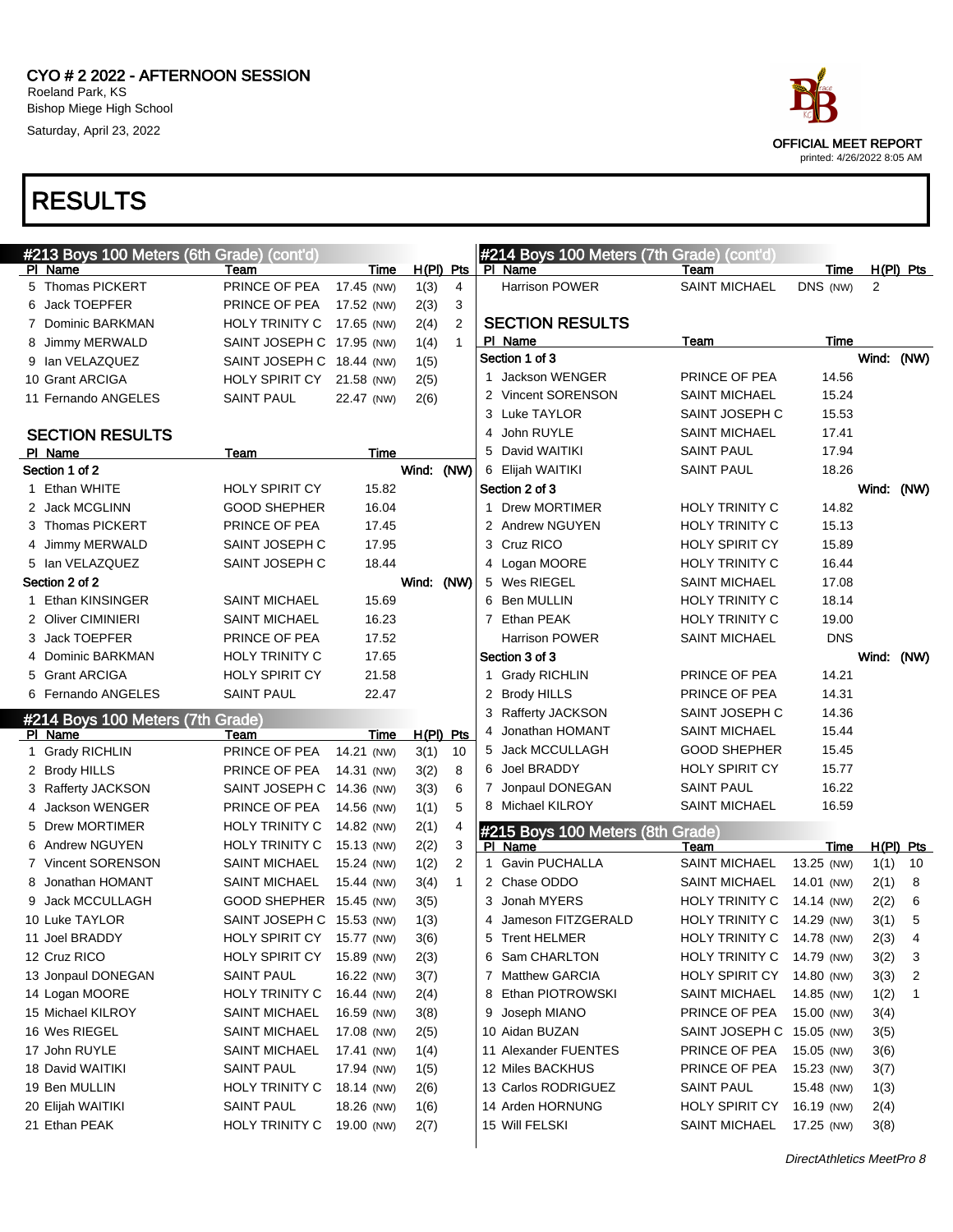

| #215 Boys 100 Meters (8th Grade) (cont'd) |                       |             |                |            |              | #222 Men's DMR (7th Grade)       |                          |             |              |     |
|-------------------------------------------|-----------------------|-------------|----------------|------------|--------------|----------------------------------|--------------------------|-------------|--------------|-----|
| PI Name                                   | Team                  | Time        |                | H(PI) Pts  |              | PI Team                          |                          | Time        |              | Pts |
| 16 Leo MENGHINI                           | <b>SAINT MICHAEL</b>  | 23.06 (NW)  | 2(5)           |            |              | 1 HOLY TRINITY CYOKS (A)         |                          | 2:32.35     |              | 10  |
| Hayden HORN                               | SAINT JOSEPH C        | DNS (NW)    | $\overline{2}$ |            |              | 2 SAINT JOSEPH CYOKS (A)         |                          | 2:34.67     |              | 8   |
| <b>SECTION RESULTS</b>                    |                       |             |                |            |              | #223 Men's DMR (8th Grade)       |                          |             |              |     |
| PI Name                                   | Team                  | Time        |                |            |              | PI Team                          |                          | Time        |              | Pts |
| Section 1 of 3                            |                       |             | Wind: (NW)     |            |              | 1 HOLY TRINITY CYOKS (A)         |                          | 2:15.02     |              | 10  |
| 1 Gavin PUCHALLA                          | <b>SAINT MICHAEL</b>  | 13.25       |                |            |              |                                  |                          |             |              |     |
| 2 Ethan PIOTROWSKI                        | <b>SAINT MICHAEL</b>  | 14.85       |                |            |              | #224 Girls 60 Meters (5th Grade) |                          |             |              |     |
| 3 Carlos RODRIGUEZ                        | <b>SAINT PAUL</b>     | 15.48       |                |            |              | PI Name                          | Team                     | Time        | $H(PI)$ Pts  |     |
| Section 2 of 3                            |                       |             | Wind: (NW)     |            | 1            | Layla REYNOLDS                   | SAINT JOSEPH C           | 9.74 (NW)   | 1(1)         | 10  |
| 1 Chase ODDO                              | <b>SAINT MICHAEL</b>  | 14.01       |                |            |              | 2 Molly ANCELL                   | SAINT JOSEPH C           | 9.79 (NW)   | 2(1)         | 8   |
| 2 Jonah MYERS                             | <b>HOLY TRINITY C</b> | 14.14       |                |            |              | 3 Alli SMITH                     | SAINT JOSEPH C           | 9.96 (NW)   | 1(2)         | 6   |
| 3 Trent HELMER                            | <b>HOLY TRINITY C</b> | 14.78       |                |            |              | 4 Lucille BLECKMAN               | GOOD SHEPHER 10.88 (NW)  |             | 2(2)         | 5   |
| 4 Arden HORNUNG                           | <b>HOLY SPIRIT CY</b> | 16.19       |                |            |              | <b>Courtney KUEFLER</b>          | <b>SAINT PAUL</b>        | 12.42 (NW)  | 2(3)         | 4   |
| 5 Leo MENGHINI                            | <b>SAINT MICHAEL</b>  | 23.06       |                |            |              | Stella COLGAN                    | <b>SAINT MICHAEL</b>     | DNS (NW)    | 2            |     |
| Hayden HORN                               | SAINT JOSEPH C        | <b>DNS</b>  |                |            |              | Francesca SANO                   | <b>SAINT MICHAEL</b>     | DNS (NW)    | $\mathbf{1}$ |     |
| Section 3 of 3                            |                       |             | Wind: (NW)     |            |              | Sydney PIOTROWSKI                | <b>SAINT MICHAEL</b>     | DNS (NW)    | 1            |     |
| 1 Jameson FITZGERALD                      | <b>HOLY TRINITY C</b> | 14.29       |                |            |              | Lucy SKINNER                     | PRINCE OF PEA            | DNS (NW)    | 2            |     |
| 2 Sam CHARLTON                            | <b>HOLY TRINITY C</b> | 14.79       |                |            |              |                                  |                          |             |              |     |
| 3 Matthew GARCIA                          | <b>HOLY SPIRIT CY</b> | 14.80       |                |            |              | <b>SECTION RESULTS</b>           |                          |             |              |     |
| 4 Joseph MIANO                            | PRINCE OF PEA         | 15.00       |                |            |              | PI Name                          | Team                     | <b>Time</b> |              |     |
| 5 Aidan BUZAN                             | SAINT JOSEPH C        | 15.05       |                |            |              | Section 1 of 2                   |                          |             | Wind: (NW)   |     |
| 6 Alexander FUENTES                       | PRINCE OF PEA         | 15.05       |                |            |              | 1 Layla REYNOLDS                 | SAINT JOSEPH C           | 9.74        |              |     |
| 7 Miles BACKHUS                           | PRINCE OF PEA         | 15.23       |                |            |              | 2 Alli SMITH                     | SAINT JOSEPH C           | 9.96        |              |     |
| 8 Will FELSKI                             | <b>SAINT MICHAEL</b>  | 17.25       |                |            |              | Francesca SANO                   | <b>SAINT MICHAEL</b>     | <b>DNS</b>  |              |     |
| #216 Women's DMR (5th Grade)              |                       |             |                |            |              | Sydney PIOTROWSKI                | <b>SAINT MICHAEL</b>     | <b>DNS</b>  |              |     |
| PI Team                                   |                       | <b>Time</b> |                | Pts        |              | Section 2 of 2                   |                          |             | Wind: (NW)   |     |
| 1 GOOD SHEPHERD CYOKS (A)                 |                       | 2:43.66     |                | 10         |              | 1 Molly ANCELL                   | SAINT JOSEPH C           | 9.79        |              |     |
|                                           |                       |             |                |            |              | 2 Lucille BLECKMAN               | <b>GOOD SHEPHER</b>      | 10.88       |              |     |
| #218 Women's DMR (7th Grade)              |                       |             |                |            |              | 3 Courtney KUEFLER               | <b>SAINT PAUL</b>        | 12.42       |              |     |
| PI Team                                   |                       | Time        |                | Pts        |              | Stella COLGAN                    | <b>SAINT MICHAEL</b>     | <b>DNS</b>  |              |     |
| 1 HOLY TRINITY CYOKS (A)                  |                       | 2:23.28     |                | 10         |              | Lucy SKINNER                     | PRINCE OF PEA            | <b>DNS</b>  |              |     |
|                                           |                       |             |                |            |              | #225 Girls 60 Meters (6th Grade) |                          |             |              |     |
| #219 Women's DMR (8th Grade)              |                       |             |                |            |              | PI Name                          | Team                     | Time        | $H(PI)$ Pts  |     |
| PI Team                                   |                       | Time        |                | Pts        | $\mathbf{1}$ | Esther SOLDEVILLA                | SAINT JOSEPH C           | 8.56 (NW)   | 1(1)         | 10  |
| 1 HOLY TRINITY CYOKS (A)                  |                       | 2:16.60     |                | 10         |              | 2 Addison MEARS                  | SAINT JOSEPH C 8.76 (NW) |             | 2(1)         | 8   |
|                                           |                       |             |                |            |              | 3 Clare WUNDERLY                 | PRINCE OF PEA            | 8.81 (NW)   | 1(2)         | 6   |
| #220 Men's DMR (5th Grade)                |                       |             |                |            |              | 4 Makayla GONZALES               | <b>GOOD SHEPHER</b>      | 9.15 (NW)   | 2(2)         | 5   |
| PI Team                                   |                       | Time        |                | <b>Pts</b> |              | 5 Bella CONRAD                   | HOLY SPIRIT CY           | 9.19 (NW)   | 3(1)         | 4   |
| 1 HOLY TRINITY CYOKS (A)                  |                       | 2:45.01     |                | 10         |              | 6 Evelyn BICHELMEYER             | SAINT JOSEPH C           | 9.25 (NW)   | 3(2)         | 3   |
|                                           |                       |             |                |            |              | 7 Genevieve SMITH                | <b>HOLY SPIRIT CY</b>    | 9.27 (NW)   | 1(3)         | 2   |
| #221 Men's DMR (6th Grade)                |                       |             |                |            |              | 8 Hailyn DEWALD                  | PRINCE OF PEA            | 9.31 (NW)   | 3(3)         | 1   |
| PI Team                                   |                       | <b>Time</b> |                | Pts        |              | 9 Mariana KNOPKE                 | <b>SAINT MICHAEL</b>     | 9.40 (NW)   | 2(3)         |     |
| 1 HOLY TRINITY CYOKS (A)                  |                       | 2:21.19     |                | 10         |              | 10 Mia MCGLINN                   | <b>GOOD SHEPHER</b>      | 9.41 (NW)   | 2(4)         |     |
| 2 SAINT JOSEPH CYOKS (A)                  |                       | 2:24.57     |                | 8          |              | 11 Sydnie BRULEZ                 | <b>HOLY TRINITY C</b>    | 9.44 (NW)   | 3(4)         |     |
|                                           |                       |             |                |            |              | 12 Clare DOUGLAS                 | HOLY TRINITY C           | 9.47 (NW)   | 2(5)         |     |
|                                           |                       |             |                |            |              | 13 Cecilia BALDWIN               | <b>SAINT MICHAEL</b>     | 9.49 (NW)   | 3(5)         |     |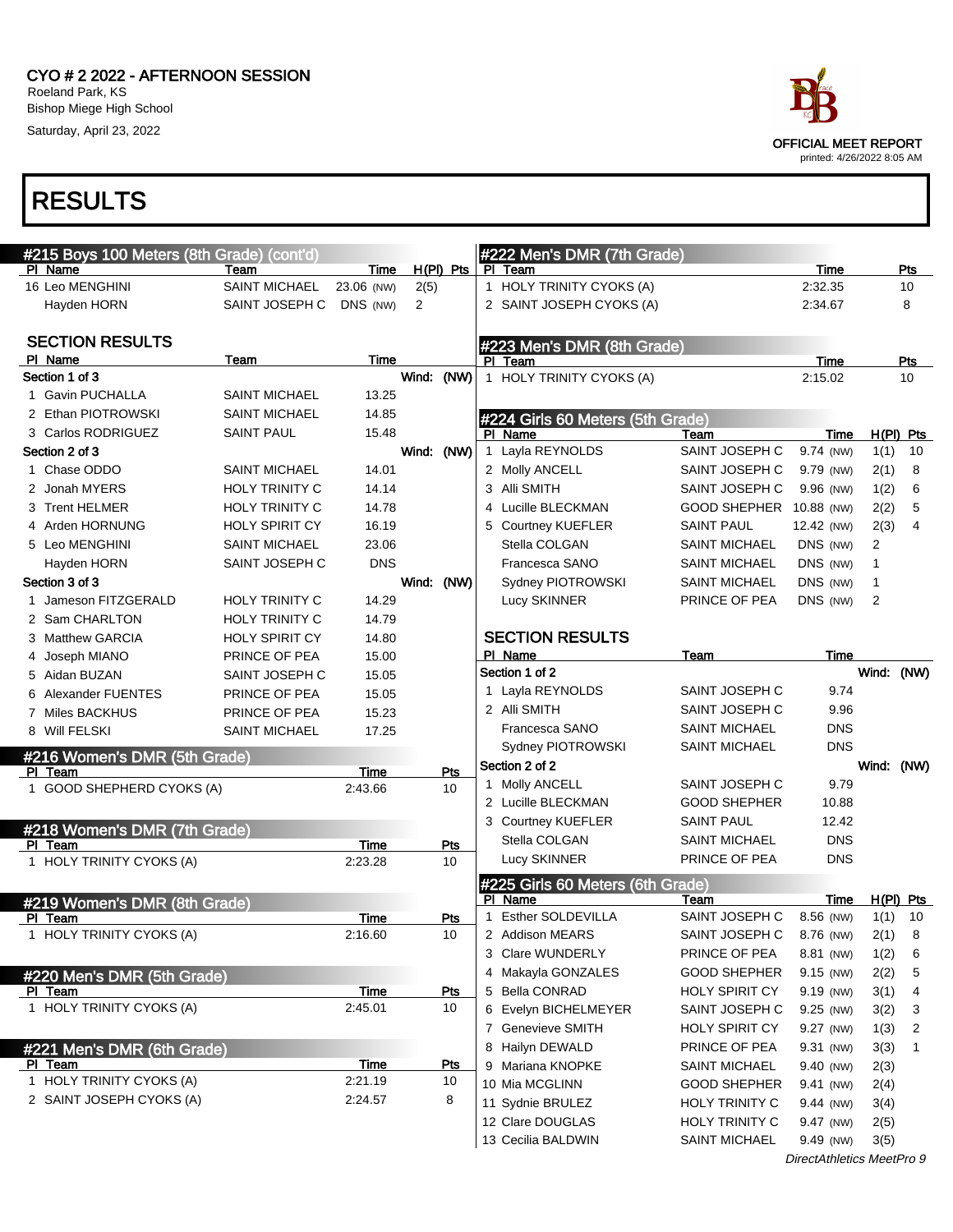

| #225 Girls 60 Meters (6th Grade) (cont'd) |                       |            |             |              |   | #226 Girls 60 Meters (7th Grade) (cont'd) |                           |                            |            |                |
|-------------------------------------------|-----------------------|------------|-------------|--------------|---|-------------------------------------------|---------------------------|----------------------------|------------|----------------|
| PI Name                                   | Team                  | Time       | $H(PI)$ Pts |              |   | PI Name                                   | Team                      | Time                       |            | $H(PI)$ Pts    |
| 14 Hunter WRIGHT                          | <b>SAINT MICHAEL</b>  | 9.53 (NW)  | 1(4)        |              |   | 10 Isabelle LIPARI                        | SAINT JOSEPH C            | 9.87 (NW)                  | 2(4)       |                |
| 15 Natalia RYCHNOVSKY                     | <b>SAINT MICHAEL</b>  | 9.69 (NW)  | 1(5)        |              |   | 11 Sloane DOERFLER                        | <b>SAINT PAUL</b>         | 10.10 (NW)                 | 2(5)       |                |
| 16 Sofia JARACUARO                        | SAINT JOSEPH C        | 9.95 (NW)  | 2(6)        |              |   | 12 Lacianna KLUEMPERS                     | SAINT JOSEPH C 10.36 (NW) |                            | 2(6)       |                |
| 17 Isabella CAMPBELL                      | <b>SAINT MICHAEL</b>  | 10.60 (NW) | 3(6)        |              |   |                                           |                           |                            |            |                |
| 18 Morgan BENNETT                         | <b>SAINT MICHAEL</b>  | 10.72 (NW) | 3(7)        |              |   | <b>SECTION RESULTS</b>                    |                           |                            |            |                |
| Brianna MONZALVO                          | <b>SAINT PAUL</b>     | DNS (NW)   | 2           |              |   | PI Name                                   | Team                      | Time                       |            |                |
| Ava LIPARI                                | SAINT JOSEPH C        | DNS (NW)   | 2           |              |   | Section 1 of 2                            |                           |                            | Wind: (NW) |                |
| Katherine ALFARO                          | SAINT PAUL            | DNS (NW)   | 3           |              |   | 1 Maddy BURCHARD                          | <b>HOLY TRINITY C</b>     | 8.27                       |            |                |
|                                           |                       |            |             |              |   | 2 Libby WHITE                             | <b>SAINT MICHAEL</b>      | 8.62                       |            |                |
| <b>SECTION RESULTS</b>                    |                       |            |             |              |   | 3 Scarlet MORTENSON                       | SAINT JOSEPH C            | 8.92                       |            |                |
| PI Name                                   | Team                  | Time       |             |              |   | 4 Isabella MORALES                        | <b>GOOD SHEPHER</b>       | 9.14                       |            |                |
| Section 1 of 3                            |                       |            | Wind: (NW)  |              |   | 5 Kristen POE                             | SAINT JOSEPH C            | 9.24                       |            |                |
| 1 Esther SOLDEVILLA                       | SAINT JOSEPH C        | 8.56       |             |              |   | 6 Elena VEGA                              | <b>SAINT PAUL</b>         | 9.36                       |            |                |
| 2 Clare WUNDERLY                          | PRINCE OF PEA         | 8.81       |             |              |   | Section 2 of 2                            |                           |                            | Wind: (NW) |                |
| 3 Genevieve SMITH                         | <b>HOLY SPIRIT CY</b> | 9.27       |             |              |   | 1 Lucero CARRENO ROMAN                    | <b>SAINT PAUL</b>         | 8.80                       |            |                |
| 4 Hunter WRIGHT                           | <b>SAINT MICHAEL</b>  | 9.53       |             |              |   | 2 Delaney HASTON                          | <b>GOOD SHEPHER</b>       | 9.00                       |            |                |
| 5 Natalia RYCHNOVSKY                      | <b>SAINT MICHAEL</b>  | 9.69       |             |              |   | 3 Grace ERB                               | <b>GOOD SHEPHER</b>       | 9.67                       |            |                |
| Section 2 of 3                            |                       |            | Wind: (NW)  |              |   | 4 Isabelle LIPARI                         | SAINT JOSEPH C            | 9.87                       |            |                |
| 1 Addison MEARS                           | SAINT JOSEPH C        | 8.76       |             |              |   | 5 Sloane DOERFLER                         | <b>SAINT PAUL</b>         | 10.10                      |            |                |
| 2 Makayla GONZALES                        | <b>GOOD SHEPHER</b>   | 9.15       |             |              |   | 6 Lacianna KLUEMPERS                      | SAINT JOSEPH C            | 10.36                      |            |                |
| 3 Mariana KNOPKE                          | <b>SAINT MICHAEL</b>  | 9.40       |             |              |   | #227 Girls 60 Meters (8th Grade)          |                           |                            |            |                |
| 4 Mia MCGLINN                             | <b>GOOD SHEPHER</b>   | 9.41       |             |              |   | PI Name                                   | Team                      | Time                       |            | $H(PI)$ Pts    |
| 5 Clare DOUGLAS                           | <b>HOLY TRINITY C</b> | 9.47       |             |              |   | 1 Emery WALTERS                           | SAINT JOSEPH C            | 8.03 (NW)                  | 1(1)       | 10             |
| 6 Sofia JARACUARO                         | SAINT JOSEPH C        | 9.95       |             |              | 2 | Natalie WOLF                              | PRINCE OF PEA             | 8.17 (NW)                  | 1(2)       | 8              |
| Brianna MONZALVO                          | <b>SAINT PAUL</b>     | <b>DNS</b> |             |              | 3 | Rekha ROSS                                | <b>HOLY SPIRIT CY</b>     | 8.23 (NW)                  | 1(3)       | 6              |
| Ava LIPARI                                | SAINT JOSEPH C        | <b>DNS</b> |             |              |   | 4 Amelia SHARBAUGH                        | <b>HOLY TRINITY C</b>     | 8.46 (NW)                  | 1(4)       | 5              |
| Section 3 of 3                            |                       |            | Wind: (NW)  |              | 5 | Jasmine LUCK-SMITH                        | <b>HOLY TRINITY C</b>     | 8.50 (NW)                  | 1(5)       | $\overline{4}$ |
| 1 Bella CONRAD                            | <b>HOLY SPIRIT CY</b> | 9.19       |             |              | 6 | Jillian LANG                              | SAINT JOSEPH C            | 8.52 (NW)                  | 2(1)       | 3              |
| 2 Evelyn BICHELMEYER                      | SAINT JOSEPH C        | 9.25       |             |              | 7 | Catelynn CONRAD                           | <b>HOLY SPIRIT CY</b>     | 8.70 (NW)                  | 2(2)       | $\overline{2}$ |
| 3 Hailyn DEWALD                           | PRINCE OF PEA         | 9.31       |             |              | 8 | <b>Christine SCHROERING</b>               | PRINCE OF PEA             | 8.84 (NW)                  | 2(3)       | $\mathbf{1}$   |
| 4 Sydnie BRULEZ                           | <b>HOLY TRINITY C</b> | 9.44       |             |              | 9 | <b>Lilly LEMMON</b>                       | <b>HOLY TRINITY C</b>     | 8.87 (NW)                  | 2(4)       |                |
| 5 Cecilia BALDWIN                         | <b>SAINT MICHAEL</b>  | 9.49       |             |              |   | 10 Ainsley SWITZER                        | <b>SAINT MICHAEL</b>      | $9.01$ (NW)                | 1(6)       |                |
| 6 Isabella CAMPBELL                       | <b>SAINT MICHAEL</b>  | 10.60      |             |              |   | 11 Maddy LAVERY                           | HOLY TRINITY C            | 9.28 (NW)                  | 2(5)       |                |
| 7 Morgan BENNETT                          | <b>SAINT MICHAEL</b>  | 10.72      |             |              |   | 12 Hannah DRONE                           | <b>HOLY SPIRIT CY</b>     | 9.33 (NW)                  | 2(6)       |                |
| Katherine ALFARO                          | <b>SAINT PAUL</b>     | <b>DNS</b> |             |              |   | Emily URQUIZA                             | PRINCE OF PEA             | DNS (NW)                   | 1          |                |
| #226 Girls 60 Meters (7th Grade)          |                       |            |             |              |   | Abigail MALONEY                           | HOLY TRINITY C            | DNS (NW)                   | 1          |                |
| PI Name                                   | Team                  | Time       | $H(PI)$ Pts |              |   | Grace DENNING                             | <b>SAINT PAUL</b>         | DNS (NW)                   | 2          |                |
| 1 Maddy BURCHARD                          | HOLY TRINITY C        | 8.27 (NW)  | 1(1)        | 10           |   | Jenna CLOUSE                              | <b>SAINT MICHAEL</b>      | DNS (NW)                   | 2          |                |
| 2 Libby WHITE                             | <b>SAINT MICHAEL</b>  | 8.62 (NW)  | 1(2)        | 8            |   |                                           |                           |                            |            |                |
| 3 Lucero CARRENO ROMAN                    | SAINT PAUL            | 8.80 (NW)  | 2(1)        | 6            |   | <b>SECTION RESULTS</b>                    |                           |                            |            |                |
| 4 Scarlet MORTENSON                       | SAINT JOSEPH C        | 8.92 (NW)  | 1(3)        | 5            |   | PI Name                                   | <u>Team</u>               | Time                       |            |                |
| 5 Delaney HASTON                          | <b>GOOD SHEPHER</b>   | 9.00 (NW)  | 2(2)        | 4            |   | Section 1 of 2                            |                           |                            | Wind: (NW) |                |
| 6 Isabella MORALES                        | <b>GOOD SHEPHER</b>   | 9.14 (NW)  | 1(4)        | 3            |   | 1 Emery WALTERS                           | SAINT JOSEPH C            | 8.03                       |            |                |
| 7 Kristen POE                             | SAINT JOSEPH C        | 9.24 (NW)  | 1(5)        | 2            |   | 2 Natalie WOLF                            | PRINCE OF PEA             | 8.17                       |            |                |
| 8 Elena VEGA                              | <b>SAINT PAUL</b>     | 9.36 (NW)  | 1(6)        | $\mathbf{1}$ |   | 3 Rekha ROSS                              | <b>HOLY SPIRIT CY</b>     | 8.23                       |            |                |
| 9 Grace ERB                               | <b>GOOD SHEPHER</b>   | 9.67 (NW)  | 2(3)        |              | 4 | Amelia SHARBAUGH                          | <b>HOLY TRINITY C</b>     | 8.46                       |            |                |
|                                           |                       |            |             |              | 5 | Jasmine LUCK-SMITH                        | HOLY TRINITY C            | 8.50                       |            |                |
|                                           |                       |            |             |              |   |                                           |                           | DirectAthletics MeetPro 10 |            |                |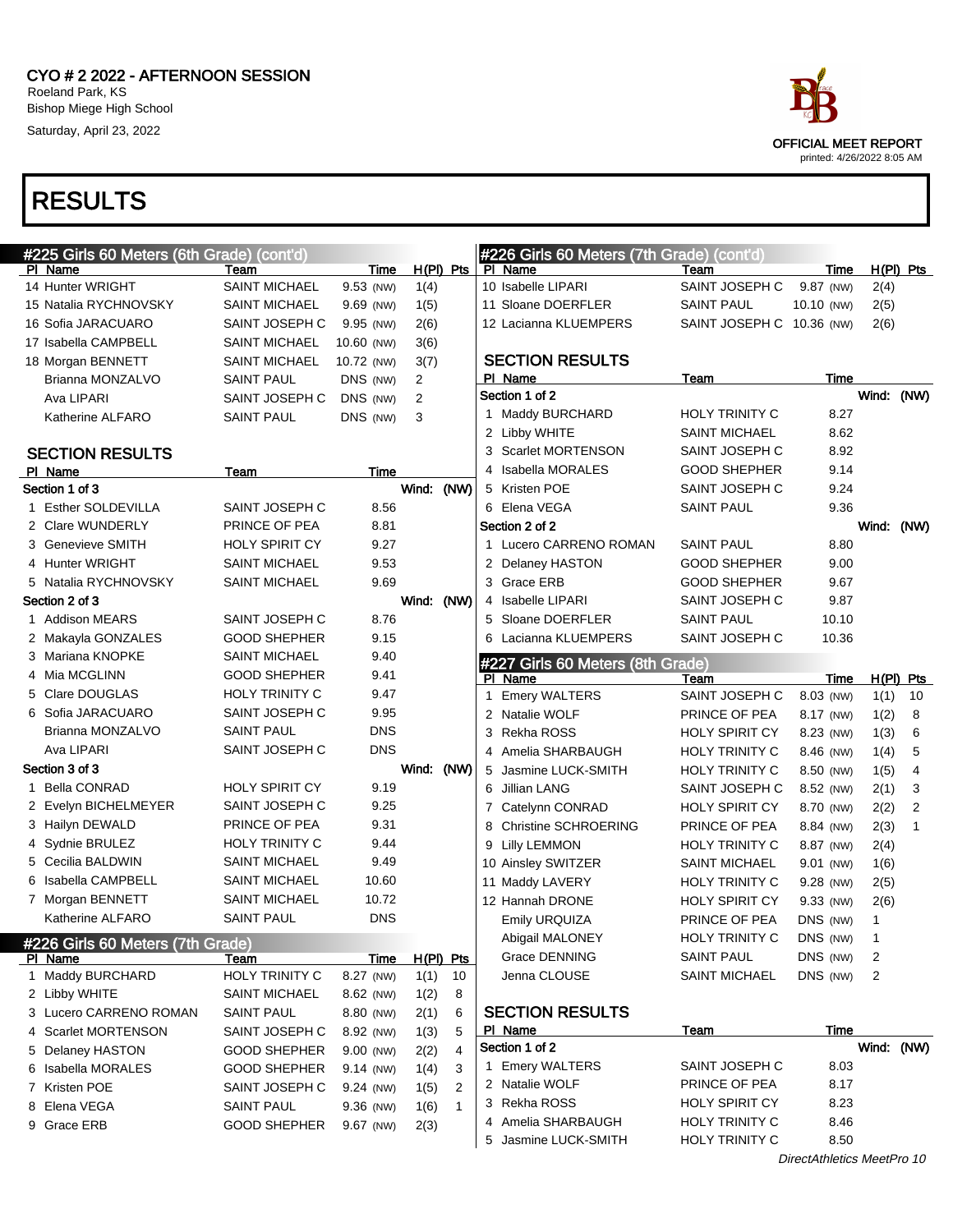

OFFICIAL MEET REPORT printed: 4/26/2022 8:05 AM

DirectAthletics MeetPro 11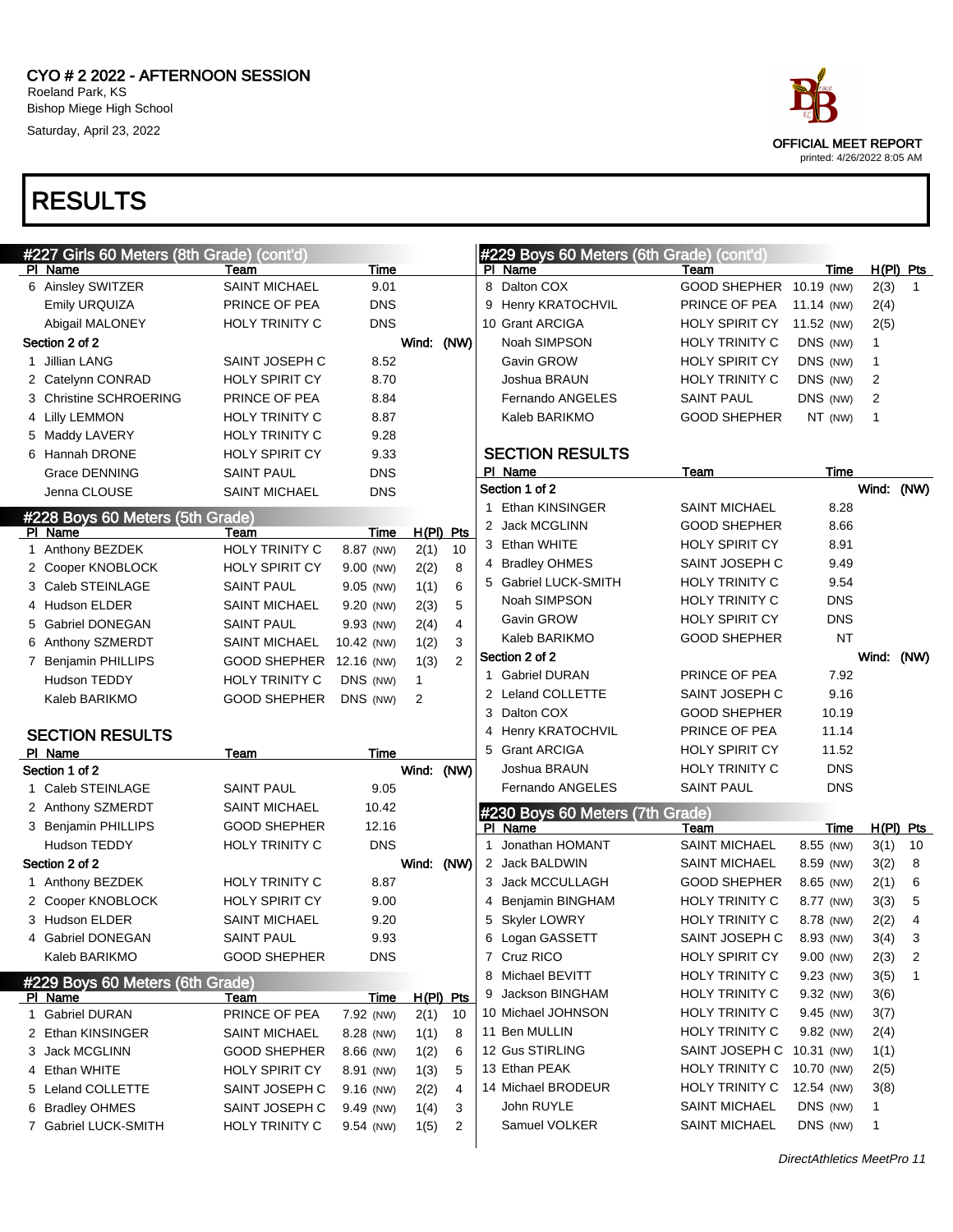



| #230 Boys 60 Meters (7th Grade) (cont'd) |                       |             |              |              |   | #231 Boys 60 Meters (8th Grade) (cont'd) |                       |            |            |              |
|------------------------------------------|-----------------------|-------------|--------------|--------------|---|------------------------------------------|-----------------------|------------|------------|--------------|
| PI Name                                  | Team                  | Time        |              | $H(PI)$ Pts  |   | <b>SECTION RESULTS</b>                   |                       |            |            |              |
| Dalton ASHLEY                            | <b>HOLY TRINITY C</b> | DNS (NW)    | 2            |              |   | PI Name                                  | Team                  | Time       |            |              |
|                                          |                       |             |              |              |   | Section 1 of 3                           |                       |            | Wind: (NW) |              |
| <b>SECTION RESULTS</b>                   |                       |             |              |              |   | 1 Carlos RODRIGUEZ                       | <b>SAINT PAUL</b>     | 8.49       |            |              |
| PI Name                                  | Team                  | Time        |              |              |   | 2 Nathan RASGORSHEK                      | <b>SAINT MICHAEL</b>  | 8.66       |            |              |
| Section 1 of 3                           |                       |             | Wind:        | (NW)         |   | 3 Eli SHULTE                             | <b>HOLY TRINITY C</b> | 9.80       |            |              |
| 1 Gus STIRLING                           | SAINT JOSEPH C        | 10.31       |              |              |   | Carter SHOTKOSKI                         | SAINT JOSEPH C        | <b>DNS</b> |            |              |
| John RUYLE                               | <b>SAINT MICHAEL</b>  | <b>DNS</b>  |              |              |   | Thomas SERRANO                           | SAINT JOSEPH C        | <b>DNS</b> |            |              |
| Samuel VOLKER                            | <b>SAINT MICHAEL</b>  | <b>DNS</b>  |              |              |   | Section 2 of 3                           |                       |            | Wind: (NW) |              |
| Section 2 of 3                           |                       |             |              | Wind: (NW)   |   | 1 Chase ODDO                             | <b>SAINT MICHAEL</b>  | 7.60       |            |              |
| 1 Jack MCCULLAGH                         | <b>GOOD SHEPHER</b>   | 8.65        |              |              |   | 2 Liam LAVERY                            | HOLY TRINITY C        | 7.78       |            |              |
| 2 Skyler LOWRY                           | <b>HOLY TRINITY C</b> | 8.78        |              |              | 3 | Joseph KARIUKI                           | HOLY TRINITY C        | 8.52       |            |              |
| 3 Cruz RICO                              | <b>HOLY SPIRIT CY</b> | 9.00        |              |              |   | 4 Arden HORNUNG                          | <b>HOLY SPIRIT CY</b> | 8.61       |            |              |
| 4 Ben MULLIN                             | <b>HOLY TRINITY C</b> | 9.82        |              |              |   | Erik KLEIN                               | SAINT JOSEPH C        | <b>DNS</b> |            |              |
| 5 Ethan PEAK                             | HOLY TRINITY C        | 10.70       |              |              |   | <b>Tyree NEWTON</b>                      | SAINT JOSEPH C        | <b>DNS</b> |            |              |
| Dalton ASHLEY                            | HOLY TRINITY C        | <b>DNS</b>  |              |              |   | Section 3 of 3                           |                       |            | Wind: (NW) |              |
| Section 3 of 3                           |                       |             |              | Wind: (NW)   |   | 1 Alexander FUENTES                      | PRINCE OF PEA         | 7.60       |            |              |
| 1 Jonathan HOMANT                        | <b>SAINT MICHAEL</b>  | 8.55        |              |              |   | 2 Matthew GARCIA                         | <b>HOLY SPIRIT CY</b> | 7.92       |            |              |
| 2 Jack BALDWIN                           | <b>SAINT MICHAEL</b>  | 8.59        |              |              |   | 3 Max BROWN                              | PRINCE OF PEA         | 7.99       |            |              |
| 3 Benjamin BINGHAM                       | <b>HOLY TRINITY C</b> | 8.77        |              |              |   | 4 Trent HELMER                           | <b>HOLY TRINITY C</b> | 8.02       |            |              |
| 4 Logan GASSETT                          | SAINT JOSEPH C        | 8.93        |              |              | 5 | <b>Will FELSKI</b>                       | <b>SAINT MICHAEL</b>  | 8.86       |            |              |
| 5 Michael BEVITT                         | <b>HOLY TRINITY C</b> | 9.23        |              |              |   | 6 Ryan SCHROERING                        | PRINCE OF PEA         | 8.91       |            |              |
| 6 Jackson BINGHAM                        | <b>HOLY TRINITY C</b> | 9.32        |              |              |   | 7 John CAMPBELL                          | <b>HOLY TRINITY C</b> | 9.76       |            |              |
| 7 Michael JOHNSON                        | <b>HOLY TRINITY C</b> | 9.45        |              |              |   | Aidan BUZAN                              | SAINT JOSEPH C        | <b>DNS</b> |            |              |
| 8 Michael BRODEUR                        | HOLY TRINITY C        | 12.54       |              |              |   | #232 Girls 400 Meters (5th Grade)        |                       |            |            |              |
| #231 Boys 60 Meters (8th Grade)          |                       |             |              |              |   | PI Name                                  | Team                  | Time       |            | $H(PI)$ Pts  |
| PI Name                                  | Team                  | <b>Time</b> |              | $H(PI)$ Pts  |   | 1 Riley KRAMER                           | <b>HOLY SPIRIT CY</b> | 1:16.61    | 1(1)       | 10           |
| 1 Chase ODDO                             | <b>SAINT MICHAEL</b>  | 7.60 (NW)   | 2(1)         | 9            |   | 2 Grace KAUFMAN                          | <b>HOLY TRINITY C</b> | 1:23.78    | 2(1)       | 8            |
| 1 Alexander FUENTES                      | PRINCE OF PEA         | 7.60 (NW)   | 3(1)         | 9            |   | 3 Marin KRUSE                            | <b>GOOD SHEPHER</b>   | 1:24.20    | 1(2)       | 6            |
| 3 Liam LAVERY                            | HOLY TRINITY C        | 7.78 (NW)   | 2(2)         | 6            |   | 4 Margaret BARKEMEYER                    | PRINCE OF PEA         | 1:25.20    | 2(2)       | 5            |
| 4 Matthew GARCIA                         | <b>HOLY SPIRIT CY</b> | 7.92 (NW)   | 3(2)         | 5            |   | 5 Elizabeth ANGELES                      | SAINT PAUL            | 1:27.84    | 1(3)       | 4            |
| 5 Max BROWN                              | PRINCE OF PEA         | 7.99 (NW)   | 3(3)         | 4            |   | 6 Grace HOCHBERG                         | PRINCE OF PEA         | 1:28.30    | 2(3)       | 3            |
| 6 Trent HELMER                           | <b>HOLY TRINITY C</b> | 8.02 (NW)   | 3(4)         | 3            |   | 7 Molly TRITZ                            | PRINCE OF PEA         | 1:33.57    | 1(4)       | 2            |
| 7 Carlos RODRIGUEZ                       | <b>SAINT PAUL</b>     | 8.49 (NW)   | 1(1)         | 2            |   | 8 Ruby BECKER                            | <b>GOOD SHEPHER</b>   | 1:37.98    | 2(4)       | $\mathbf{1}$ |
| 8 Joseph KARIUKI                         | HOLY TRINITY C        | 8.52 (NW)   | 2(3)         | $\mathbf{1}$ |   | 9 Sophia POLANCO                         | HOLY TRINITY C        | 1:39.52    | 1(5)       |              |
| 9 Arden HORNUNG                          | <b>HOLY SPIRIT CY</b> | 8.61 (NW)   | 2(4)         |              |   | Quinn BAILEY                             | <b>GOOD SHEPHER</b>   | <b>DNS</b> | 2          |              |
| 10 Nathan RASGORSHEK                     | <b>SAINT MICHAEL</b>  | 8.66 (NW)   | 1(2)         |              |   |                                          |                       |            |            |              |
| 11 Will FELSKI                           | <b>SAINT MICHAEL</b>  | 8.86 (NW)   | 3(5)         |              |   | <b>SECTION RESULTS</b>                   |                       |            |            |              |
| 12 Ryan SCHROERING                       | PRINCE OF PEA         | 8.91 (NW)   | 3(6)         |              |   | PI Name                                  | Team                  | Time       |            |              |
| 13 John CAMPBELL                         | <b>HOLY TRINITY C</b> | 9.76 (NW)   | 3(7)         |              |   | Section 1 of 2                           |                       |            |            |              |
| 14 Eli SHULTE                            | HOLY TRINITY C        | 9.80 (NW)   | 1(3)         |              |   | 1 Riley KRAMER                           | HOLY SPIRIT CY        | 1:16.61    |            |              |
| Carter SHOTKOSKI                         | SAINT JOSEPH C        | DNS (NW)    | 1            |              |   | 2 Marin KRUSE                            | <b>GOOD SHEPHER</b>   | 1:24.20    |            |              |
| Thomas SERRANO                           | SAINT JOSEPH C        | DNS (NW)    | $\mathbf{1}$ |              |   | 3 Elizabeth ANGELES                      | SAINT PAUL            | 1:27.84    |            |              |
| Erik KLEIN                               | SAINT JOSEPH C        | DNS (NW)    | 2            |              |   | 4 Molly TRITZ                            | PRINCE OF PEA         | 1:33.57    |            |              |
| <b>Tyree NEWTON</b>                      | SAINT JOSEPH C        | DNS (NW)    | 2            |              |   | 5 Sophia POLANCO                         | <b>HOLY TRINITY C</b> | 1:39.52    |            |              |
| Aidan BUZAN                              | SAINT JOSEPH C        | DNS (NW)    | 3            |              |   | Section 2 of 2                           |                       |            |            |              |
|                                          |                       |             |              |              |   | 1 Grace KAUFMAN                          | HOLY TRINITY C        | 1:23.78    |            |              |
|                                          |                       |             |              |              |   |                                          |                       |            |            |              |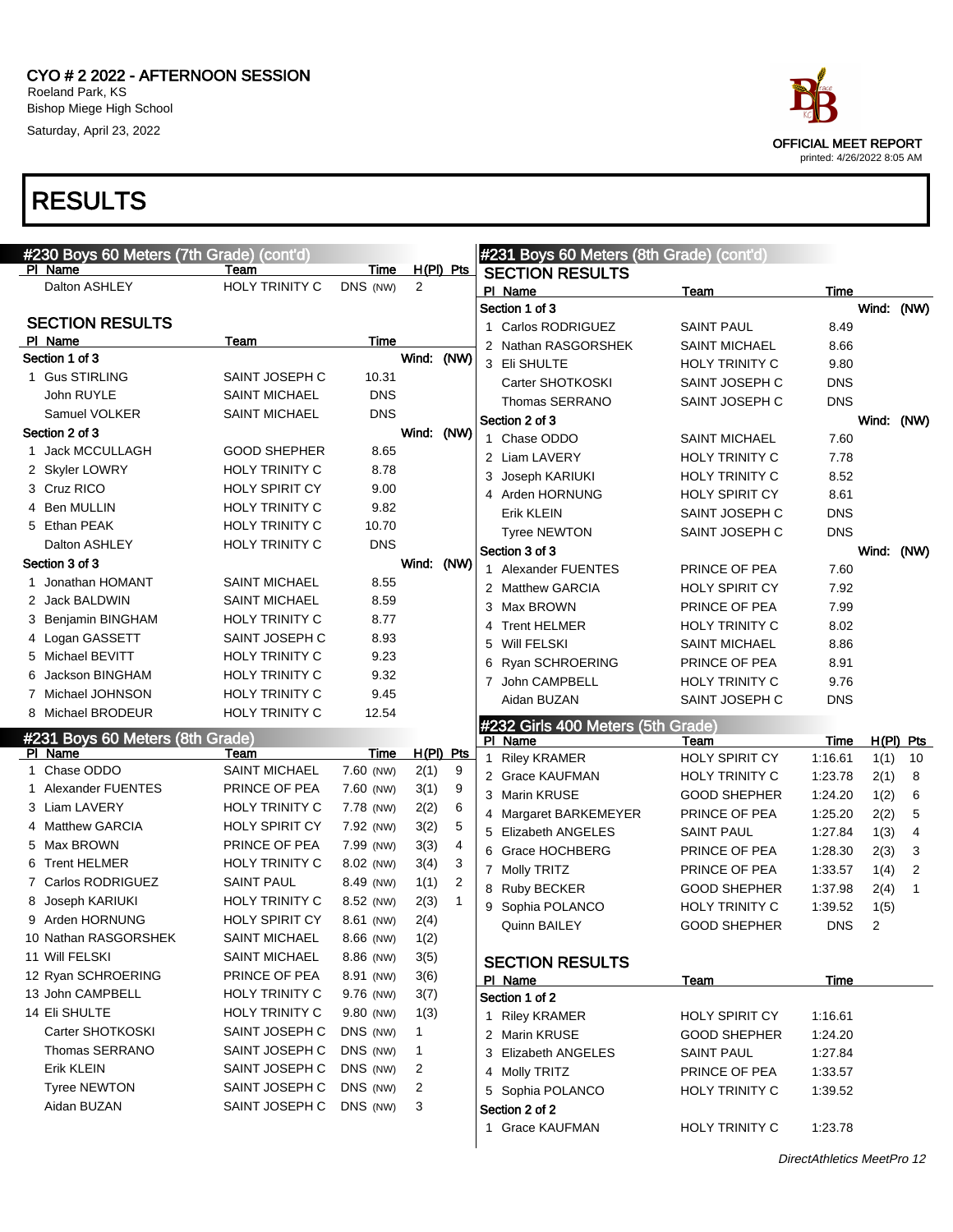| #232 Girls 400 Meters (5th Grade) (cont'd) |                       |            |             |                | #236 Boys 400 Meters (5th Grade) (cont'd) |                       |             |             |                         |
|--------------------------------------------|-----------------------|------------|-------------|----------------|-------------------------------------------|-----------------------|-------------|-------------|-------------------------|
| PI Name                                    | Team                  | Time       |             |                | PI Name                                   | Team                  | Time        |             |                         |
| 2 Margaret BARKEMEYER                      | PRINCE OF PEA         | 1:25.20    |             |                | 5 Paul TRAUSCH                            | <b>HOLY SPIRIT CY</b> | 1:28.27     |             |                         |
| 3 Grace HOCHBERG                           | PRINCE OF PEA         | 1:28.30    |             |                | Section 2 of 2                            |                       |             |             |                         |
| 4 Ruby BECKER                              | <b>GOOD SHEPHER</b>   | 1:37.98    |             |                | Ethan MCGUIRE                             | <b>HOLY TRINITY C</b> | NT          |             |                         |
| Quinn BAILEY                               | <b>GOOD SHEPHER</b>   | <b>DNS</b> |             |                | Davis FOSTER                              | <b>GOOD SHEPHER</b>   | <b>NT</b>   |             |                         |
| #233 Girls 400 Meters (6th Grade)          |                       |            |             |                | Quentin JACKSON                           | SAINT JOSEPH C        | <b>NT</b>   |             |                         |
| PI Name                                    | Team                  | Time       |             | Pts            | <b>William MEYERS</b>                     | <b>SAINT MICHAEL</b>  | <b>NT</b>   |             |                         |
| 1 Finlee FONSECA                           | SAINT JOSEPH C        | 1:14.57    |             | 10             | Asher MESMER                              | SAINT JOSEPH C        | <b>NT</b>   |             |                         |
| 2 Kenley DAVIS                             | HOLY TRINITY C        | 1:15.43    |             | 8              | Charlie FISHER                            | <b>SAINT MICHAEL</b>  | NT          |             |                         |
| 3 Livia STROHMAN                           | PRINCE OF PEA         | 1:21.49    |             | 6              | #237 Boys 400 Meters (6th Grade)          |                       |             |             |                         |
| 4 Eliza BURSON                             | <b>GOOD SHEPHER</b>   | 1:25.49    |             | 5              | PI Name                                   | Team                  | <b>Time</b> |             | Pts                     |
| 5 Cameil TROYER                            | <b>HOLY TRINITY C</b> | 1:37.16    |             | 4              | 1 Zach ARENSBERG                          | <b>HOLY SPIRIT CY</b> | 1:12.36     |             | 10                      |
|                                            |                       |            |             |                | 2 Kolbe MEINHARDT                         | PRINCE OF PEA         | 1:15.36     |             | 8                       |
| #234 Girls 400 Meters (7th Grade)          |                       |            |             |                | 3 Hayden STRATHMAN                        | <b>HOLY TRINITY C</b> | 1:19.10     |             | 6                       |
| PI Name                                    | Team                  | Time       |             | Pts            | 4 Avery MOOS                              | PRINCE OF PEA         | 1:19.39     |             | 5                       |
| 1 Lily FINAN                               | <b>HOLY SPIRIT CY</b> | 1:08.85    |             | 10             | 5 Logan LOOS                              | PRINCE OF PEA         | 1:19.62     |             | 4                       |
| 2 Jaydon LEE                               | <b>GOOD SHEPHER</b>   | 1:18.14    |             | 8              | 6 Braden KEEGAN                           | HOLY SPIRIT CY        | 1:25.93     |             | 3                       |
| 3 Anna GAST                                | <b>GOOD SHEPHER</b>   | 1:21.16    |             | 6              | 7 Jimmy MERWALD                           | SAINT JOSEPH C        | 1:31.64     |             | $\overline{\mathbf{c}}$ |
| 4 Nadia WACKER                             | <b>GOOD SHEPHER</b>   | 1:30.25    |             | 5              | 8 Ian VELAZQUEZ                           | SAINT JOSEPH C        | 1:46.53     |             | 1                       |
| <b>Addison ORTMEYER</b>                    | SAINT JOSEPH C        | <b>DNS</b> |             |                |                                           |                       |             |             |                         |
|                                            |                       |            |             |                | #238 Boys 400 Meters (7th Grade)          |                       |             |             |                         |
| #235 Girls 400 Meters (8th Grade)          |                       |            |             |                | PI Name                                   | Team                  | Time        | $H(PI)$ Pts |                         |
| PI Name                                    | Team                  | Time       |             | Pts            | 1 Matthew WURTENBERGER                    | PRINCE OF PEA         | 1:04.37     | 2(1)        | 10                      |
| 1 Julia HARBERT                            | <b>SAINT MICHAEL</b>  | 1:09.88    |             | 10             | 2 Connor DIERKS                           | <b>SAINT MICHAEL</b>  | 1:06.76     | 2(2)        | 8                       |
| 2 Natalie WOLF                             | PRINCE OF PEA         | 1:11.01    |             | 8              | 3 Blake WILKEN                            | <b>SAINT MICHAEL</b>  | 1:08.75     | 1(1)        | 6                       |
| 3 Ellen BARKEMEYER                         | PRINCE OF PEA         | 1:14.94    |             | 6              | 4 Nicholas THRASHER                       | HOLY TRINITY C        | 1:08.84     | 1(2)        | 5                       |
|                                            |                       |            |             |                | 5 Luke NIESEN                             | <b>HOLY TRINITY C</b> | 1:15.16     | 2(3)        | 4                       |
| #236 Boys 400 Meters (5th Grade)           |                       |            |             |                | 6 Leo CISPER                              | HOLY TRINITY C        | 1:19.09     | 2(4)        | 3                       |
| PI Name                                    | Team                  | Time       | $H(PI)$ Pts |                | 7 Jameson TEDDY                           | <b>HOLY TRINITY C</b> | 1:21.01     | 1(3)        | $\overline{2}$          |
| 1 Alex WILKEN                              | <b>SAINT MICHAEL</b>  | 1:19.92    | 1(1)        | 10             | 8 Elijah WAITIKI                          | <b>SAINT PAUL</b>     | 1:26.07     | 1(4)        | $\mathbf{1}$            |
| 2 Max WEAVER                               | <b>SAINT MICHAEL</b>  | 1:20.45    | 1(2)        | 8              | 9 Clark KELLEY                            | <b>HOLY TRINITY C</b> | 1:33.35     | 2(5)        |                         |
| 3 Walker NEWELL                            | <b>SAINT MICHAEL</b>  | 1:20.94    | 1(3)        | 6              | 10 Arthur CZAMANSKE                       | SAINT JOSEPH C        | 1:36.18     | 2(6)        |                         |
| 4 Crosby PULLINS                           | <b>SAINT MICHAEL</b>  | 1:24.70    | 1(4)        | 5              | Sam ROBINSON                              | <b>SAINT MICHAEL</b>  | <b>DNS</b>  | 1           |                         |
| 5 Paul TRAUSCH                             | <b>HOLY SPIRIT CY</b> | 1:28.27    | 1(5)        | $\overline{4}$ |                                           |                       |             |             |                         |
| William MEYERS                             | <b>SAINT MICHAEL</b>  | ΝT         | 2           |                | <b>SECTION RESULTS</b>                    |                       |             |             |                         |
| Davis FOSTER                               | <b>GOOD SHEPHER</b>   | NT         | 2           |                | PI Name                                   | Team                  | Time        |             |                         |
| Quentin JACKSON                            | SAINT JOSEPH C        | $\sf{NT}$  | 2           |                | Section 1 of 2                            |                       |             |             |                         |
| Ethan MCGUIRE                              | <b>HOLY TRINITY C</b> | ΝT         | 2           |                | 1 Blake WILKEN                            | <b>SAINT MICHAEL</b>  | 1:08.75     |             |                         |
| Asher MESMER                               | SAINT JOSEPH C        | ΝT         | 2           |                | 2 Nicholas THRASHER                       | HOLY TRINITY C        | 1:08.84     |             |                         |
| <b>Charlie FISHER</b>                      | SAINT MICHAEL         | NT         | 2           |                | 3 Jameson TEDDY                           | <b>HOLY TRINITY C</b> | 1:21.01     |             |                         |
|                                            |                       |            |             |                | 4 Elijah WAITIKI                          | <b>SAINT PAUL</b>     | 1:26.07     |             |                         |
| <b>SECTION RESULTS</b>                     |                       |            |             |                | Sam ROBINSON                              | <b>SAINT MICHAEL</b>  | <b>DNS</b>  |             |                         |
| PI Name                                    | <u>Team</u>           | Time       |             |                | Section 2 of 2                            |                       |             |             |                         |
| Section 1 of 2                             |                       |            |             |                | 1 Matthew WURTENBERGER                    | PRINCE OF PEA         | 1:04.37     |             |                         |
| 1 Alex WILKEN                              | <b>SAINT MICHAEL</b>  | 1:19.92    |             |                | 2 Connor DIERKS                           | <b>SAINT MICHAEL</b>  | 1:06.76     |             |                         |
| 2 Max WEAVER                               | <b>SAINT MICHAEL</b>  | 1:20.45    |             |                | 3 Luke NIESEN                             | HOLY TRINITY C        | 1:15.16     |             |                         |
| 3 Walker NEWELL                            | <b>SAINT MICHAEL</b>  | 1:20.94    |             |                | 4 Leo CISPER                              | HOLY TRINITY C        | 1:19.09     |             |                         |
| 4 Crosby PULLINS                           | <b>SAINT MICHAEL</b>  | 1:24.70    |             |                |                                           |                       |             |             |                         |

DirectAthletics MeetPro 13

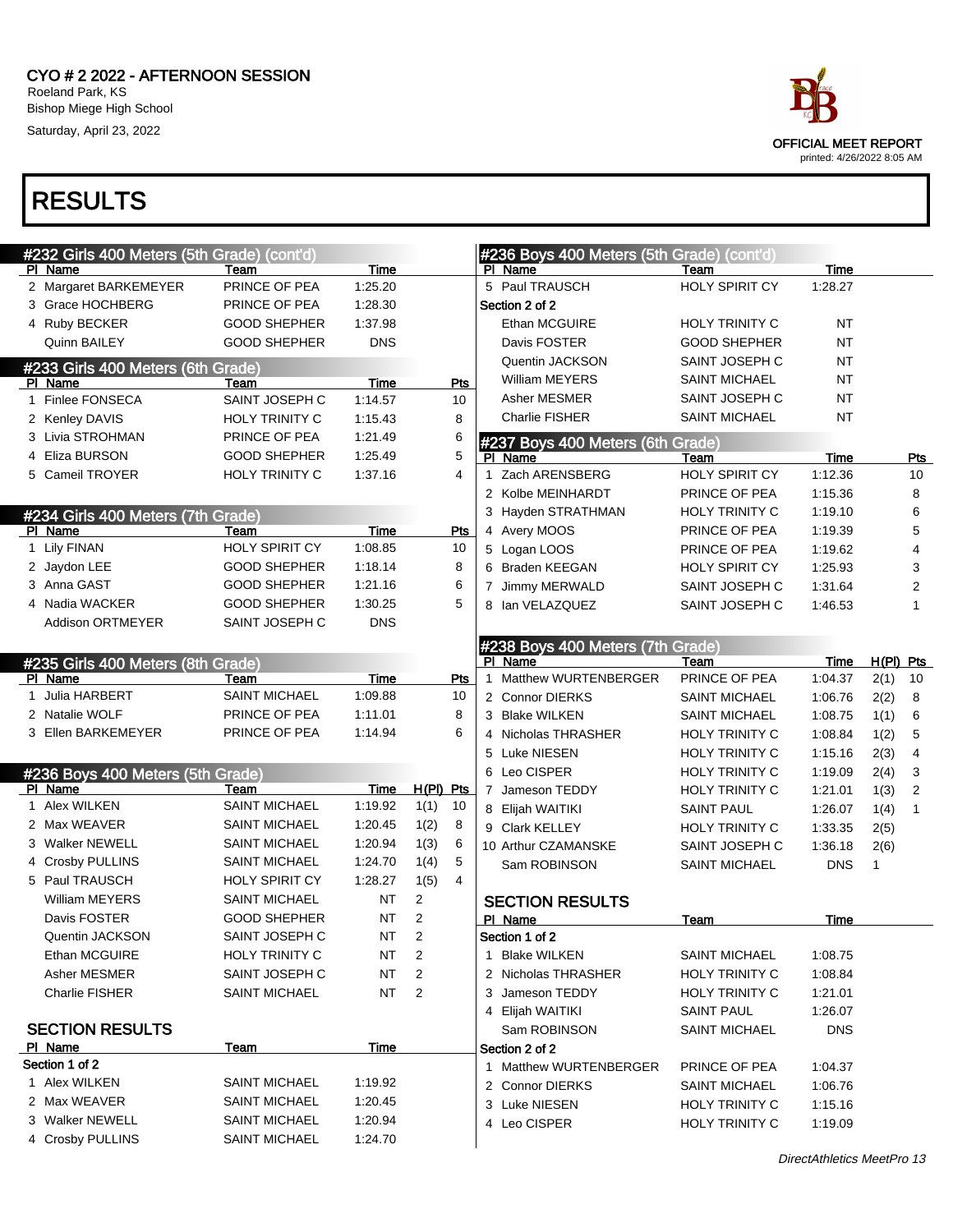

|   | #238 Boys 400 Meters (7th Grade) (cont'd) |                       |             |             |                |    | #241 Girls 200 Meters (6th Grade) (cont'd) |                       |            |              |                |
|---|-------------------------------------------|-----------------------|-------------|-------------|----------------|----|--------------------------------------------|-----------------------|------------|--------------|----------------|
|   | <b>PI Name</b>                            | Team                  | Time        |             |                |    | PI Name                                    | Team                  | Time       |              | $H(PI)$ Pts    |
|   | 5 Clark KELLEY                            | HOLY TRINITY C        | 1:33.35     |             |                |    | 8 Kora JACKS                               | <b>GOOD SHEPHER</b>   | 39.45 (NW) | 2(5)         | $\overline{1}$ |
|   | 6 Arthur CZAMANSKE                        | SAINT JOSEPH C        | 1:36.18     |             |                |    | Avery NEUER                                | HOLY TRINITY C        | DNS (NW)   | 1            |                |
|   | #239 Boys 400 Meters (8th Grade)          |                       |             |             |                |    | <b>SECTION RESULTS</b>                     |                       |            |              |                |
|   | PI Name                                   | Team                  | Time        |             | Pts            |    | PI Name                                    |                       | Time       |              |                |
|   | 1 Adam MARSH                              | SAINT JOSEPH C        | 1:03.50     |             | 10             |    | Section 1 of 2                             | Team                  |            | Wind: (NW)   |                |
|   | 2 Ethan PIOTROWSKI                        | <b>SAINT MICHAEL</b>  | 1:05.67     |             | 8              |    | 1 Vivian SWAN                              | <b>GOOD SHEPHER</b>   | 35.56      |              |                |
|   | 3 Kevin CHERUIYOT                         | PRINCE OF PEA         | 1:05.76     |             | 6              |    | 2 Raven NAHATO                             | <b>HOLY SPIRIT CY</b> | 35.72      |              |                |
|   | 4 Bennett LEMBKE                          | SAINT MICHAEL         | 1:06.72     |             | 5              |    |                                            | HOLY TRINITY C        | 38.44      |              |                |
|   | 5 Carlos RODRIGUEZ                        | <b>SAINT PAUL</b>     | 1:11.25     |             | 4              |    | 3 Mallory SMITH                            |                       |            |              |                |
|   | Leo MENGHINI                              | SAINT MICHAEL         | <b>DNS</b>  |             |                |    | <b>Avery NEUER</b>                         | <b>HOLY TRINITY C</b> | <b>DNS</b> |              |                |
|   | Jacob WHITE                               | <b>HOLY SPIRIT CY</b> | <b>DNS</b>  |             |                |    | Section 2 of 2                             |                       |            | Wind: (NW)   |                |
|   |                                           |                       |             |             |                | 1  | <b>Brooklyn HUIGENS</b>                    | PRINCE OF PEA         | 32.63      |              |                |
|   | #240 Girls 200 Meters (5th Grade)         |                       |             |             |                |    | 2 Makayla GONZALES                         | <b>GOOD SHEPHER</b>   | 34.22      |              |                |
|   | PI Name                                   | Team                  | Time        | $H(PI)$ Pts |                |    | 3 Bella CORNELL                            | <b>HOLY TRINITY C</b> | 34.39      |              |                |
|   | 1 Quinn BAILEY                            | <b>GOOD SHEPHER</b>   | 36.50 (NW)  | 2(1)        | 10             |    | 4 Jillian ANDERSON                         | PRINCE OF PEA         | 35.67      |              |                |
|   | 2 Riley KRAMER                            | HOLY SPIRIT CY        | 36.81 (NW)  | 1(1)        | 8              |    | 5 Kora JACKS                               | <b>GOOD SHEPHER</b>   | 39.45      |              |                |
|   | 3 Mary WURTENBERGER                       | PRINCE OF PEA         | 37.24 (NW)  | 2(2)        | 6              |    | #242 Girls 200 Meters (7th Grade)          |                       |            |              |                |
| 4 | Sarah VEGA                                | SAINT PAUL            | 39.70 (NW)  | 1(2)        | 5              |    |                                            |                       |            | Wind: (+0.0) |                |
|   | 5 Catherine HEAP                          | PRINCE OF PEA         | 40.34 (NW)  | 2(3)        | $\overline{4}$ |    | PI Name                                    | Team                  | Time       |              | <b>Pts</b>     |
|   | 6 Stella COLGAN                           | SAINT MICHAEL         | 40.50 (NW)  | 2(4)        | 3              | 1  | Lily FINAN                                 | <b>HOLY SPIRIT CY</b> | 31.25      |              | 10             |
|   | 7 Sophia POLANCO                          | HOLY TRINITY C        | 41.35 (NW)  | 1(3)        | $\overline{2}$ |    | 2 Isabella HANSEN                          | <b>SAINT MICHAEL</b>  | 32.64      |              | 8              |
|   | 8 Finnley RICHLIN                         | PRINCE OF PEA         | 43.30 (NW)  | 1(4)        | $\mathbf{1}$   |    | 3 Libby WHITE                              | <b>SAINT MICHAEL</b>  | 34.13      |              | 6              |
|   | 9 Lucy KELLEY                             | HOLY TRINITY C        | 46.42 (NW)  | 2(5)        |                |    | 4 Mabel DELANEY                            | <b>GOOD SHEPHER</b>   | 35.10      |              | 5              |
|   |                                           |                       |             |             |                | 5  | Penelope CIMINIERI                         | <b>SAINT MICHAEL</b>  | 35.44      |              | 4              |
|   | <b>SECTION RESULTS</b>                    |                       |             |             |                |    | 6 Isla SCHERZER                            | <b>HOLY TRINITY C</b> | 36.45      |              | 3              |
|   | PI Name                                   | Team                  | Time        |             |                |    |                                            |                       |            |              |                |
|   | Section 1 of 2                            |                       |             | Wind:       | (NW)           |    | #243 Girls 200 Meters (8th Grade)          |                       |            |              |                |
|   | 1 Riley KRAMER                            | <b>HOLY SPIRIT CY</b> | 36.81       |             |                |    | PI Name                                    | Team                  | Time       |              | $H(PI)$ Pts    |
|   | 2 Sarah VEGA                              | SAINT PAUL            | 39.70       |             |                | -1 | Elizabeth WURTENBERGER                     | PRINCE OF PEA         | 30.28 (NW) | 2(1)         | 10             |
|   | 3 Sophia POLANCO                          | <b>HOLY TRINITY C</b> | 41.35       |             |                |    | 2 Amri EISCHEN                             | <b>HOLY SPIRIT CY</b> | 31.05 (NW) | 1(1)         | 8              |
|   | 4 Finnley RICHLIN                         | PRINCE OF PEA         | 43.30       |             |                |    | 3 Julia HARBERT                            | <b>SAINT MICHAEL</b>  | 31.76 (NW) | 1(2)         | 6              |
|   | Section 2 of 2                            |                       |             | Wind: (NW)  |                |    | 4 Annie TUMBERGER                          | <b>HOLY SPIRIT CY</b> | 32.31 (NW) | 1(3)         | 5              |
|   | 1 Quinn BAILEY                            | <b>GOOD SHEPHER</b>   | 36.50       |             |                |    | 5 Lillian CAUL                             | PRINCE OF PEA         | 34.90 (NW) | 2(2)         | 4              |
|   | 2 Mary WURTENBERGER                       | PRINCE OF PEA         | 37.24       |             |                |    | 6 Ridley NEWELL                            | <b>SAINT MICHAEL</b>  | 37.64 (NW) | 1(4)         | 3              |
|   | 3 Catherine HEAP                          | PRINCE OF PEA         | 40.34       |             |                |    | Emma DENK                                  | <b>HOLY TRINITY C</b> | DNS (NW)   | 2            |                |
|   | 4 Stella COI GAN                          | SAINT MICHAEL         | 40.50       |             |                |    | Kambree DUKER                              | <b>HOLY TRINITY C</b> | DNS (NW)   |              |                |
|   | 5 Lucy KELLEY                             | <b>HOLY TRINITY C</b> | 46.42       |             |                |    | Emily ELLWANGER                            | HOLY TRINITY C        | DNS (NW)   | 1            |                |
|   | #241 Girls 200 Meters (6th Grade)         |                       |             |             |                |    | Jenna CLOUSE                               | <b>SAINT MICHAEL</b>  | DNS (NW)   | 2            |                |
|   | PI Name                                   | Team                  | <u>Time</u> | $H(PI)$ Pts |                |    | Grace DENNING                              | <b>SAINT PAUL</b>     | DNS (NW)   | 2            |                |
|   | 1 Brooklyn HUIGENS                        | PRINCE OF PEA         | 32.63 (NW)  | 2(1)        | 10             |    |                                            |                       |            |              |                |
|   | 2 Makayla GONZALES                        | GOOD SHEPHER          | 34.22 (NW)  | 2(2)        | 8              |    | <b>SECTION RESULTS</b>                     |                       |            |              |                |
|   | 3 Bella CORNELL                           | <b>HOLY TRINITY C</b> | 34.39 (NW)  | 2(3)        | 6              |    | <b>PI</b> Name                             | <u>Team</u>           | Time       |              |                |
|   | 4 Vivian SWAN                             | GOOD SHEPHER          | 35.56 (NW)  | 1(1)        | 5              |    | Section 1 of 2                             |                       |            | Wind: (NW)   |                |
|   |                                           |                       |             | 2(4)        | $\overline{4}$ |    | 1 Amri EISCHEN                             | <b>HOLY SPIRIT CY</b> | 31.05      |              |                |
|   | 5 Jillian ANDERSON                        | PRINCE OF PEA         | 35.67 (NW)  |             |                |    |                                            |                       |            |              |                |
|   | 6 Raven NAHATO                            | HOLY SPIRIT CY        | 35.72 (NW)  |             | 3              |    | 2 Julia HARBERT                            | <b>SAINT MICHAEL</b>  | 31.76      |              |                |
|   | 7 Mallory SMITH                           | HOLY TRINITY C        | 38.44 (NW)  | 1(2)        | $\overline{2}$ |    | 3 Annie TUMBERGER                          | <b>HOLY SPIRIT CY</b> | 32.31      |              |                |
|   |                                           |                       |             | 1(3)        |                |    | 4 Ridley NEWELL                            | <b>SAINT MICHAEL</b>  | 37.64      |              |                |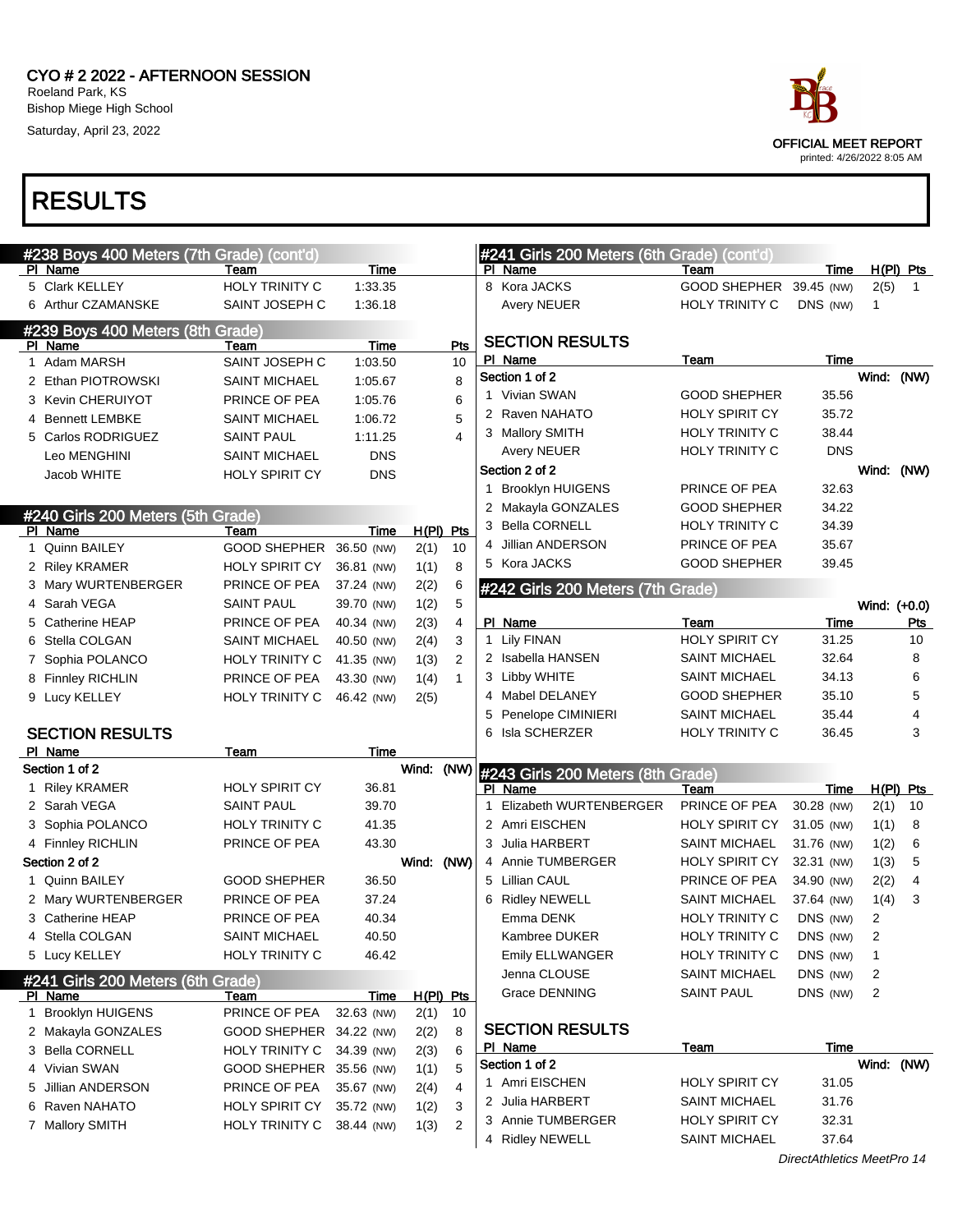| #243 Girls 200 Meters (8th Grade) (cont'd) |                           |             |              |                |   | #246 Boys 200 Meters (7th Grade)               |                           |             |       |              |
|--------------------------------------------|---------------------------|-------------|--------------|----------------|---|------------------------------------------------|---------------------------|-------------|-------|--------------|
| PI Name                                    | Team                      | Time        |              |                |   | PI Name                                        | Team                      | Time        |       | $H(PI)$ Pts  |
| Emily ELLWANGER                            | HOLY TRINITY C            | <b>DNS</b>  |              |                |   | 1 Connor KAUFMAN                               | PRINCE OF PEA             | 27.74 (NW)  | 2(1)  | 10           |
| Section 2 of 2                             |                           |             | Wind: (NW)   |                |   | 2 Grady RICHLIN                                | PRINCE OF PEA             | 29.49 (NW)  | 2(2)  | 8            |
| 1 Elizabeth WURTENBERGER                   | PRINCE OF PEA             | 30.28       |              |                |   | 3 Vincent SORENSON                             | <b>SAINT MICHAEL</b>      | 30.46 (NW)  | 1(1)  | 6            |
| 2 Lillian CAUL                             | PRINCE OF PEA             | 34.90       |              |                |   | 4 Andrew NGUYEN                                | HOLY TRINITY C            | 30.62 (NW)  | 1(2)  | 5            |
| Emma DENK                                  | <b>HOLY TRINITY C</b>     | <b>DNS</b>  |              |                | 5 | <b>Connor DIERKS</b>                           | <b>SAINT MICHAEL</b>      | 31.26 (NW)  | 2(3)  | 4            |
| Kambree DUKER                              | <b>HOLY TRINITY C</b>     | <b>DNS</b>  |              |                | 6 | Diego OLSEN                                    | SAINT JOSEPH C 31.35 (NW) |             | 1(3)  | 3            |
| Jenna CLOUSE                               | <b>SAINT MICHAEL</b>      | <b>DNS</b>  |              |                | 7 | <b>Cooper LICHTENAUER</b>                      | HOLY SPIRIT CY            | 31.62 (NW)  | 1(4)  | 2            |
| <b>Grace DENNING</b>                       | <b>SAINT PAUL</b>         | <b>DNS</b>  |              |                |   | 8 Samuel VOLKER                                | <b>SAINT MICHAEL</b>      | 31.67 (NW)  | 1(5)  | 1            |
| #244 Boys 200 Meters (5th Grade)           |                           |             |              |                | 9 | Benjamin BINGHAM                               | HOLY TRINITY C            | 33.25 (NW)  | 2(4)  |              |
| PI Name                                    | Team                      | Time        |              | $H(PI)$ Pts    |   | 10 Grant OYLER                                 | HOLY TRINITY C            | 33.89 (NW)  | 1(6)  |              |
| 1 Anthony BEZDEK                           | HOLY TRINITY C            | 33.09 (NW)  | 2(1)         | 10             |   | 11 Brett BALTUSKA                              | <b>SAINT MICHAEL</b>      | 33.92 (NW)  | 2(5)  |              |
| 2 Brenner LOCKE                            | <b>SAINT MICHAEL</b>      | 35.86 (NW)  | 2(2)         | 8              |   | 12 Leo CISPER                                  | HOLY TRINITY C            | 34.63 (NW)  | 2(6)  |              |
| 3 Joshua TWYMAN                            | <b>SAINT MICHAEL</b>      | 36.55 (NW)  | 1(1)         | 6              |   | 13 Arthur CZAMANSKE                            | SAINT JOSEPH C 42.27 (NW) |             | 2(7)  |              |
| 4 Leland REYNOLDS                          | SAINT JOSEPH C 37.00 (NW) |             | 1(2)         | 5              |   | Sam ROBINSON                                   | <b>SAINT MICHAEL</b>      | DNS (NW)    | 1     |              |
| 5 Crosby PULLINS                           | <b>SAINT MICHAEL</b>      | 37.05 (NW)  | 2(3)         | 4              |   | Dalton ASHLEY                                  | HOLY TRINITY C            | DNS (NW)    | 2     |              |
| 6 Joseph WICKENHAUSER                      | <b>HOLY TRINITY C</b>     | 39.43 (NW)  | 1(3)         | 3              |   |                                                |                           |             |       |              |
| 7 Alberto GUARDADO                         | SAINT JOSEPH C 44.70 (NW) |             | 2(4)         | $\overline{2}$ |   | <b>SECTION RESULTS</b>                         |                           |             |       |              |
| Hudson TEDDY                               | <b>HOLY TRINITY C</b>     | DNS (NW)    | $\mathbf{1}$ |                |   | PI Name                                        | Team                      | Time        |       |              |
| <b>Charlie FISHER</b>                      | <b>SAINT MICHAEL</b>      | DNS (NW)    | 2            |                |   | Section 1 of 2                                 |                           |             | Wind: | (NW)         |
|                                            |                           |             |              |                |   | 1 Vincent SORENSON                             | <b>SAINT MICHAEL</b>      | 30.46       |       |              |
| <b>SECTION RESULTS</b>                     |                           |             |              |                |   | 2 Andrew NGUYEN                                | HOLY TRINITY C            | 30.62       |       |              |
| PI Name                                    | Team                      | Time        |              |                |   | 3 Diego OLSEN                                  | SAINT JOSEPH C            | 31.35       |       |              |
| Section 1 of 2                             |                           |             | Wind:        | (NW)           |   | 4 Cooper LICHTENAUER                           | <b>HOLY SPIRIT CY</b>     | 31.62       |       |              |
| 1 Joshua TWYMAN                            | <b>SAINT MICHAEL</b>      | 36.55       |              |                |   | 5 Samuel VOLKER                                | <b>SAINT MICHAEL</b>      | 31.67       |       |              |
| 2 Leland REYNOLDS                          | SAINT JOSEPH C            | 37.00       |              |                |   | 6 Grant OYLER                                  | HOLY TRINITY C            | 33.89       |       |              |
| 3 Joseph WICKENHAUSER                      | <b>HOLY TRINITY C</b>     | 39.43       |              |                |   | Sam ROBINSON                                   | <b>SAINT MICHAEL</b>      | <b>DNS</b>  |       |              |
| Hudson TEDDY                               | HOLY TRINITY C            | <b>DNS</b>  |              |                |   | Section 2 of 2                                 |                           |             |       | Wind: (NW)   |
| Section 2 of 2                             |                           |             | Wind: (NW)   |                |   | 1 Connor KAUFMAN                               | PRINCE OF PEA             | 27.74       |       |              |
| 1 Anthony BEZDEK                           | <b>HOLY TRINITY C</b>     | 33.09       |              |                |   | 2 Grady RICHLIN                                | PRINCE OF PEA             | 29.49       |       |              |
| 2 Brenner LOCKE                            | <b>SAINT MICHAEL</b>      | 35.86       |              |                |   | 3 Connor DIERKS                                | <b>SAINT MICHAEL</b>      | 31.26       |       |              |
| 3 Crosby PULLINS                           | <b>SAINT MICHAEL</b>      | 37.05       |              |                | 4 | Benjamin BINGHAM                               | HOLY TRINITY C            | 33.25       |       |              |
| 4 Alberto GUARDADO                         | SAINT JOSEPH C            | 44.70       |              |                | 5 | <b>Brett BALTUSKA</b>                          | <b>SAINT MICHAEL</b>      | 33.92       |       |              |
| Charlie FISHER                             | <b>SAINT MICHAEL</b>      | <b>DNS</b>  |              |                | 6 | Leo CISPER                                     | <b>HOLY TRINITY C</b>     | 34.63       |       |              |
| #245 Boys 200 Meters (6th Grade)           |                           |             |              |                |   | 7 Arthur CZAMANSKE                             | SAINT JOSEPH C            | 42.27       |       |              |
|                                            |                           |             | Wind: (+0.0) |                |   | Dalton ASHLEY                                  | <b>HOLY TRINITY C</b>     | <b>DNS</b>  |       |              |
| <u>PI Name</u>                             | <u>Team</u>               | <u>Time</u> |              | <u>Pts</u>     |   | $\frac{1}{2}$ #247 Boys 200 Meters (8th Grade) |                           |             |       |              |
| 1 John WATSKEY                             | SAINT JOSEPH C            | 31.37       |              | 10             |   |                                                |                           |             |       | Wind: (+0.0) |
| 2 Oliver CIMINIERI                         | SAINT MICHAEL             | 32.12       |              | 8              |   | PI Name                                        | Team                      | <u>Time</u> |       | <u>Pts</u>   |
| 3 Zach ARENSBERG                           | HOLY SPIRIT CY            | 32.54       |              | 6              |   | 1 Jared CIKOT                                  | HOLY SPIRIT CY            | 29.21       |       | 10           |
| 4 Leland COLLETTE                          | SAINT JOSEPH C            | 33.64       |              | 5              |   | 2 Miles BACKHUS                                | PRINCE OF PEA             | 29.24       |       | 8            |
| 5 Jack TOEPFER                             | PRINCE OF PEA             | 34.08       |              | 4              |   | 3 Nathan RASGORSHEK                            | <b>SAINT MICHAEL</b>      | 32.13       |       | 6            |
| 6 Olivier RAMUS                            | <b>SAINT PAUL</b>         | 34.58       |              | 3              |   |                                                |                           |             |       |              |
| 7 Braden KEEGAN                            | HOLY SPIRIT CY            | 35.79       |              | 2              |   | #248 Girls 400m SMR (5th Grade)                |                           |             |       |              |
| 8 Colin MCCARTER                           | SAINT JOSEPH C            | 36.07       |              | 1              |   | PI Team                                        |                           | Time        |       | <u>Pts</u>   |
|                                            |                           |             |              |                |   | 1 PRINCE OF PEACE CYOKS (A)                    |                           | 1:13.56     |       | 10           |

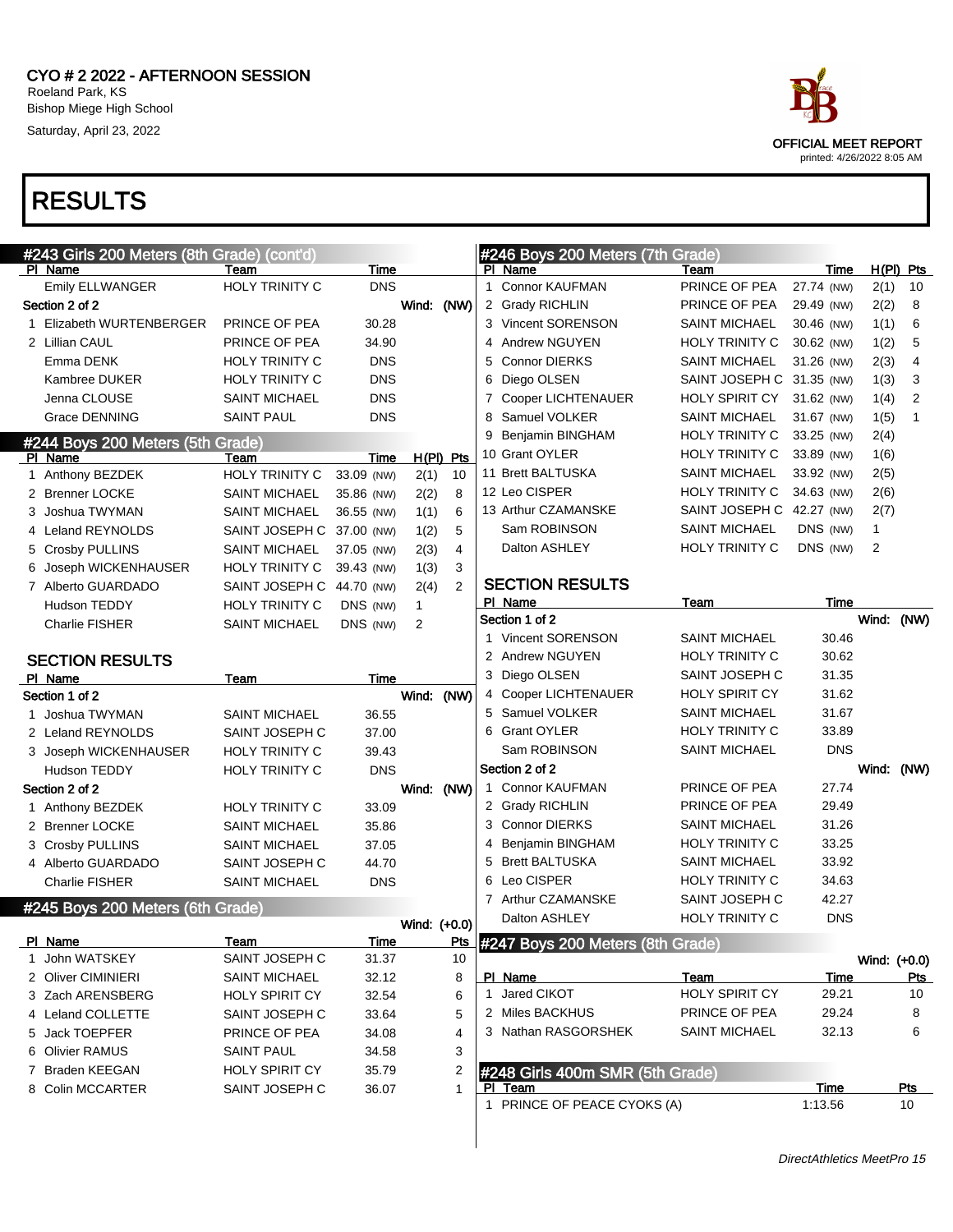

|                                           | #249 Girls 400m SMR (6th Grade)           |                       |             |            |                  | #258 Girls 800 Meters (7th Grade) (cont'd)  |                       |             |                |
|-------------------------------------------|-------------------------------------------|-----------------------|-------------|------------|------------------|---------------------------------------------|-----------------------|-------------|----------------|
|                                           | PI Team                                   |                       | Time        | Pts        |                  | PI Name                                     | Team                  | Time        | <b>Pts</b>     |
|                                           | 1 SAINT JOSEPH CYOKS (A)                  |                       | 1:05.46     | 10         |                  | 5 Nadia WACKER                              | <b>GOOD SHEPHER</b>   | 3:50.42     | 4              |
|                                           | 2 PRINCE OF PEACE CYOKS (A)               |                       | 1:11.34     | 8          |                  | Monica MONZALVO                             | <b>SAINT PAUL</b>     | <b>DNS</b>  |                |
|                                           | 3 GOOD SHEPHERD CYOKS (A)                 |                       | 1:12.10     | 6          |                  |                                             |                       |             |                |
|                                           |                                           |                       |             |            |                  | #259 Girls 800 Meters (8th Grade)           |                       |             |                |
|                                           | #250 Girls 400m SMR (7th Grade)           |                       |             |            |                  | PI Name                                     | Team                  | Time        | <b>Pts</b>     |
|                                           | PI Team                                   |                       | Time        | Pts        |                  | 1 Leah HAEUSSER                             | <b>HOLY TRINITY C</b> | 2:54.40     | 10             |
|                                           | 1 HOLY TRINITY CYOKS (A)                  |                       | 1:05.71     | 10         |                  | 2 Elliot WEAVER                             | <b>SAINT MICHAEL</b>  | 2:56.73     | 8              |
|                                           |                                           |                       |             |            |                  | 3 Ellen BARKEMEYER                          | PRINCE OF PEA         | 3:02.61     | 6              |
| #251 Girls 400m SMR (8th Grade)           |                                           |                       |             |            |                  | 4 Bridget KEEGAN                            | <b>HOLY SPIRIT CY</b> | 3:06.56     | 5              |
|                                           | PI Team                                   |                       | Time        | Pts        |                  | 5 Mia IMLAY                                 | PRINCE OF PEA         | 3:20.79     | 4              |
|                                           | 1 HOLY TRINITY CYOKS (A)                  |                       | 1:02.47     | 10         |                  | 6 Ridley NEWELL                             | <b>SAINT MICHAEL</b>  | 3:25.43     | 3              |
|                                           | 2 HOLY SPIRIT CYOKS (A)                   |                       | 1:03.39     | 8          |                  | Krista HOBACK                               | <b>SAINT PAUL</b>     | <b>DNS</b>  |                |
|                                           |                                           |                       |             |            |                  |                                             |                       |             |                |
|                                           | #253 Boys 400m SMR (6th Grade)<br>PI Team |                       | Time        | Pts        |                  | #260 Boys 800 Meters (5th Grade)<br>PI Name | Team                  | Time        | Pts            |
|                                           | 1 PRINCE OF PEACE CYOKS (A)               |                       | 1:07.32     | 10         |                  | 1 Max WEAVER                                | <b>SAINT MICHAEL</b>  | 2:56.61     | 10             |
|                                           | 2 HOLY TRINITY CYOKS (A)                  |                       | 1:12.22     | 8          |                  | 2 Walker NEWELL                             | <b>SAINT MICHAEL</b>  | 2:57.16     | 8              |
|                                           | 3 SAINT JOSEPH CYOKS (A)                  |                       | 1:15.24     | 6          |                  | 3 Quentin JACKSON                           | SAINT JOSEPH C        | 3:03.42     | 6              |
|                                           |                                           |                       |             |            | 4                | Joshua TWYMAN                               | <b>SAINT MICHAEL</b>  | 3:09.41     | 5              |
|                                           |                                           |                       |             |            |                  | 5 Ethan BAKKEN                              | <b>HOLY SPIRIT CY</b> | 3:10.10     | 4              |
| #254 Boys 400m SMR (7th Grade)<br>PI Team |                                           |                       | Time        | Pts        |                  | 6 Paul TRAUSCH                              | <b>HOLY SPIRIT CY</b> | 3:16.06     | 3              |
| 1 PRINCE OF PEACE CYOKS (A)               |                                           | 57.42                 | 10          |            | 7 Graeme ASHLEY  | <b>HOLY TRINITY C</b>                       | 3:58.32               | 2           |                |
|                                           | 2 HOLY SPIRIT CYOKS (A)                   | 1:05.25               | 8           |            | Quinn O'CONNOR   | <b>HOLY TRINITY C</b>                       | <b>DNS</b>            |             |                |
| 3 HOLY TRINITY CYOKS (A)                  |                                           | 1:06.44               | 6           |            |                  |                                             |                       |             |                |
|                                           |                                           |                       |             |            |                  | #261 Boys 800 Meters (6th Grade)            |                       |             |                |
|                                           | #255 Boys 400m SMR (8th Grade)            |                       |             |            |                  | PI Name                                     | Team                  | Time        | <u>Pts</u>     |
| PI Team                                   |                                           | Time                  | Pts         | 1          | <b>Drew KURT</b> | SAINT JOSEPH C                              | 2:51.42               | 10          |                |
|                                           | 1 SAINT JOSEPH CYOKS (A)                  |                       | 54.91       | 10         |                  | 2 Edward CURRAN                             | HOLY TRINITY C        | 2:54.53     | 8              |
|                                           | 2 PRINCE OF PEACE CYOKS (A)               |                       | 57.09       | 8          |                  | 3 Avery MOOS                                | PRINCE OF PEA         | 2:57.85     | 6              |
|                                           |                                           |                       |             |            |                  | 4 Wyatt O'HARA                              | HOLY TRINITY C        | 2:58.99     | 5              |
|                                           | #256 Girls 800 Meters (5th Grade)         |                       |             |            |                  | 5 Dominic BARKMAN                           | HOLY TRINITY C        | 3:00.44     | 4              |
|                                           | PI Name                                   | Team                  | Time        | <u>Pts</u> |                  | 6 Tim RIORDAN                               | <b>HOLY TRINITY C</b> | 3:13.73     | 3              |
|                                           | 1 Grace KAUFMAN                           | <b>HOLY TRINITY C</b> | 3:35.85     | 10         |                  | 7 Ian VELAZQUEZ                             | SAINT JOSEPH C        | 3:55.95     | $\overline{2}$ |
|                                           |                                           |                       |             |            |                  | Colton BRYER                                | PRINCE OF PEA         | <b>DNS</b>  |                |
|                                           | #257 Girls 800 Meters (6th Grade)         |                       |             |            |                  | Christian DIEDRICH                          | <b>SAINT MICHAEL</b>  | <b>DNS</b>  |                |
|                                           | PI Name                                   | Team                  | Time        | Pts        |                  |                                             |                       |             |                |
|                                           | 1 Kenley DAVIS                            | <b>HOLY TRINITY C</b> | 3:08.59     | 10         |                  | #262 Boys 800 Meters (7th Grade)            |                       |             |                |
|                                           | 2 Clare DOUGLAS                           | <b>HOLY TRINITY C</b> | 3:10.51     | 8          |                  | PI Name                                     | Team                  | <b>Time</b> | <u>Pts</u>     |
|                                           | 3 Ruth TRAUSCH                            | <b>HOLY SPIRIT CY</b> | 3:11.92     | 6          |                  | 1 Blake WILKEN                              | <b>SAINT MICHAEL</b>  | 2:41.63     | 10             |
|                                           | 4 Livia STROHMAN                          | PRINCE OF PEA         | 3:32.24     | 5          |                  | 2 Ben TRITZ                                 | PRINCE OF PEA         | 2:58.98     | 8              |
|                                           |                                           |                       |             |            |                  | 3 Nicholas THRASHER                         | <b>HOLY TRINITY C</b> | 3:11.22     | 6              |
|                                           | #258 Girls 800 Meters (7th Grade)         |                       |             |            |                  | 4 Jameson TEDDY                             | HOLY TRINITY C        | 3:12.76     | 5              |
|                                           | PI Name                                   | Team                  | <u>Time</u> | <u>Pts</u> |                  | 5 Luke JOHNSON                              | HOLY TRINITY C        | 3:19.05     | 4              |
|                                           | 1 Lily FINAN                              | HOLY SPIRIT CY        | 2:55.07     | 10         |                  | 6 Parker KREUTZ                             | HOLY TRINITY C        | 3:23.88     | 3              |
|                                           | 2 Jaydon LEE                              | <b>GOOD SHEPHER</b>   | 3:07.48     | 8          |                  |                                             |                       |             |                |
|                                           | 3 Anna GAST                               | <b>GOOD SHEPHER</b>   | 3:14.27     | 6          |                  |                                             |                       |             |                |
|                                           | 4 Mackenzie GONZALES                      | <b>GOOD SHEPHER</b>   | 3:21.41     | 5          |                  |                                             |                       |             |                |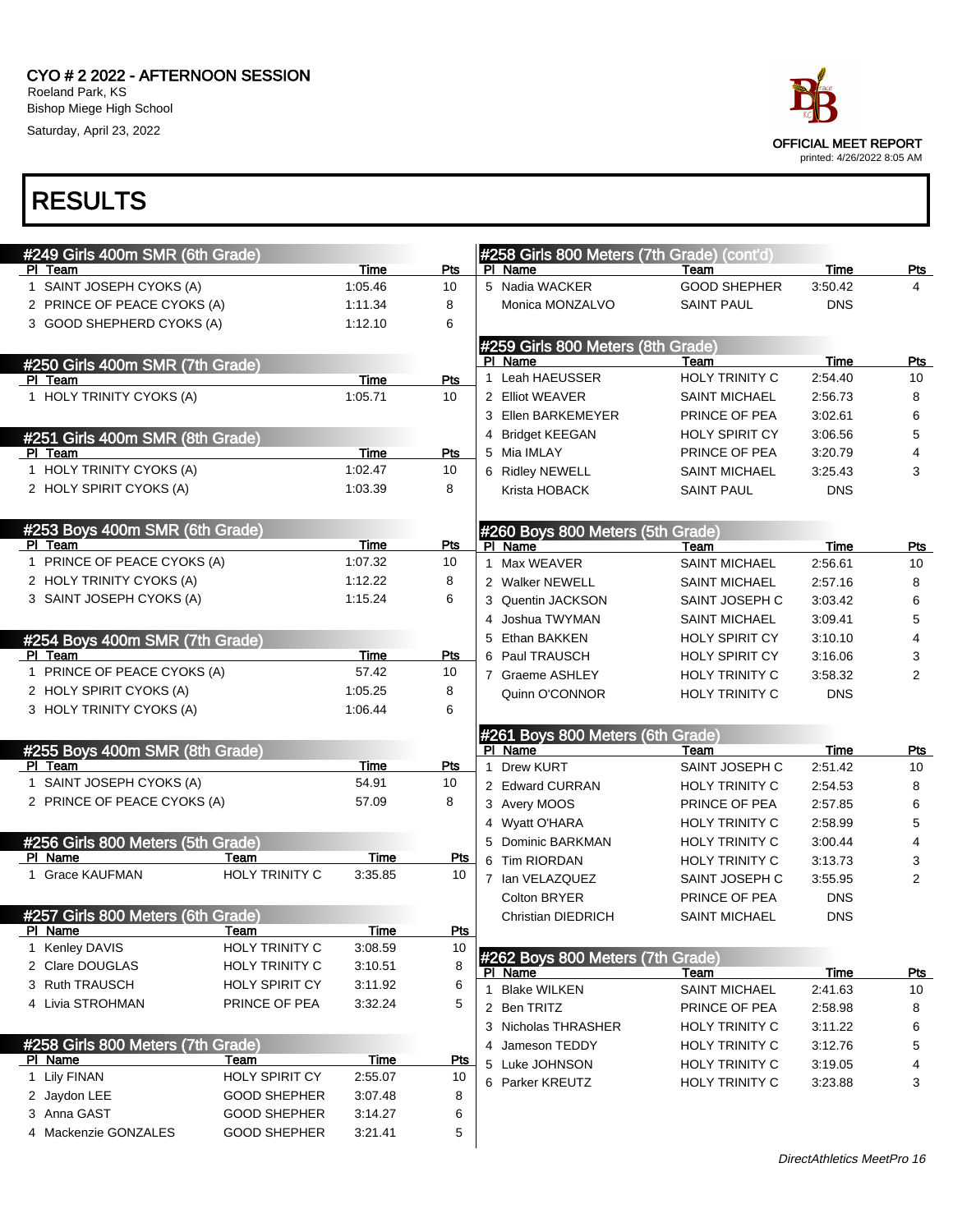| #263 Boys 800 Meters (8th Grade) |                                   |                       |             |  | #268 Boys 120 Meters (5th Grade) |                                  |                       |            |              |                |
|----------------------------------|-----------------------------------|-----------------------|-------------|--|----------------------------------|----------------------------------|-----------------------|------------|--------------|----------------|
|                                  | PI Name                           | Team                  | Time        |  | <u>Pts</u>                       |                                  |                       |            | Wind: (+0.0) |                |
|                                  | 1 Brady MALLOT                    | <b>SAINT MICHAEL</b>  | 2:34.86     |  | 10                               | PI Name                          | Team                  | Time       |              | <u>Pts</u>     |
|                                  | 2 Adam SYDZYIK                    | HOLY TRINITY C        | 2:37.58     |  | 8                                | 1 Parker SMITH                   | HOLY TRINITY C        | 20.42      |              | 10             |
|                                  | 3 Bennett LEMBKE                  | <b>SAINT MICHAEL</b>  | 2:41.68     |  | 6                                | 2 Hudson ELDER                   | <b>SAINT MICHAEL</b>  | 20.94      |              | 8              |
|                                  | 4 Beau LAUSIER                    | HOLY TRINITY C        | 2:57.51     |  | 5                                | 3 Brenner LOCKE                  | <b>SAINT MICHAEL</b>  | 21.59      |              | 6              |
|                                  | 5 Charlie HEINEN                  | HOLY TRINITY C        | 3:04.11     |  | $\overline{4}$                   | 4 Crosby PULLINS                 | <b>SAINT MICHAEL</b>  | 22.81      |              | 5              |
|                                  | 6 Rowan O'CONNOR                  | HOLY TRINITY C        | 3:25.48     |  | 3                                | Joseph MIANO                     | PRINCE OF PEA         | <b>DNS</b> |              |                |
|                                  | Aaron FLICKNER                    | SAINT JOSEPH C        | <b>DNS</b>  |  |                                  |                                  |                       |            |              |                |
|                                  | <b>James VANDENBERG</b>           | <b>HOLY TRINITY C</b> | <b>DNS</b>  |  |                                  | #269 Boys 120 Meters (6th Grade) |                       |            |              |                |
|                                  |                                   |                       |             |  |                                  |                                  |                       |            | Wind: (+0.0) |                |
|                                  | #264 Girls 120 Meters (5th Grade) |                       |             |  |                                  | PI Name                          | Team                  | Time       |              | <b>Pts</b>     |
|                                  |                                   |                       |             |  | Wind: (+0.0)                     | 1 Colin MCCARTER                 | SAINT JOSEPH C        | 20.43      |              | 10             |
|                                  | PI Name                           | Team                  | Time        |  | Pts                              | 2 Logan LOOS                     | PRINCE OF PEA         | 20.50      |              | 8              |
|                                  | 1 Grace HOCHBERG                  | PRINCE OF PEA         | 20.86       |  | 10                               | 3 Sullivan O'DELL                | SAINT JOSEPH C        | 22.52      |              | 6              |
|                                  | 2 Margaret BARKEMEYER             | PRINCE OF PEA         | 21.90       |  | 8                                | 4 Miles TOMSIC                   | SAINT JOSEPH C        | 23.15      |              | 5              |
|                                  | 3 Sophia POLANCO                  | <b>HOLY TRINITY C</b> | 22.52       |  | 6                                | 5 Henry KRATOCHVIL               | PRINCE OF PEA         | 26.05      |              | 4              |
|                                  |                                   |                       |             |  |                                  |                                  |                       |            |              |                |
|                                  | #265 Girls 120 Meters (6th Grade) |                       |             |  |                                  | #270 Boys 120 Meters (7th Grade) |                       |            |              |                |
|                                  |                                   |                       |             |  | Wind: (+0.0)                     | PI Name                          | Team                  | Time       |              | $H(PI)$ Pts    |
|                                  | PI Name                           | Team                  | Time        |  | Pts                              | 1 Gabriel DURAN                  | PRINCE OF PEA         | 16.67 (NW) | 2(1)         | 10             |
|                                  | 1 Mariana KNOPKE                  | <b>SAINT MICHAEL</b>  | 21.18       |  | 10                               | 2 Drew MORTIMER                  | <b>HOLY TRINITY C</b> | 18.03 (NW) | 2(2)         | 8              |
|                                  | 2 Natalia RYCHNOVSKY              | <b>SAINT MICHAEL</b>  | 21.85       |  | 8                                | 3 Andrew NGUYEN                  | <b>HOLY TRINITY C</b> | 18.65 (NW) | 1(1)         | 6              |
|                                  | 3 Cameil TROYER                   | <b>HOLY TRINITY C</b> | 23.45       |  | 6                                | 4 Henry WILEY                    | PRINCE OF PEA         | 18.69 (NW) | 1(2)         | 5              |
|                                  |                                   |                       |             |  |                                  | 5 Michael BEVITT                 | HOLY TRINITY C        | 19.69 (NW) | 2(3)         | 4              |
|                                  | #266 Girls 120 Meters (7th Grade) |                       |             |  |                                  | 6 Michael KILROY                 | <b>SAINT MICHAEL</b>  | 20.00 (NW) | 2(4)         | 3              |
|                                  |                                   |                       |             |  | Wind: (+0.0)                     | 7 Logan MOORE                    | <b>HOLY TRINITY C</b> | 20.38 (NW) | 2(5)         | $\overline{2}$ |
|                                  | PI Name                           | Team                  | Time        |  | <u>Pts</u>                       | 8 Leo CISPER                     | <b>HOLY TRINITY C</b> | 20.62 (NW) | 2(6)         | $\mathbf{1}$   |
|                                  | 1 Caitlyn O'DONNELL               | <b>HOLY TRINITY C</b> | 19.37       |  | 10                               | 9 John O'CONNOR                  | HOLY TRINITY C        | 23.56 (NW) | 1(3)         |                |
|                                  | 2 Lucero CARRENO ROMAN            | <b>SAINT PAUL</b>     | 19.95       |  | 8                                | Samuel VOLKER                    | <b>SAINT MICHAEL</b>  | DNS (NW)   | 1            |                |
|                                  | 3 Delani LUTTRELL                 | <b>GOOD SHEPHER</b>   | 20.85       |  | 6                                | Luke TAYLOR                      | SAINT JOSEPH C        | DNS (NW)   | 1            |                |
|                                  | 4 Madeline BISHOP                 | <b>GOOD SHEPHER</b>   | 21.10       |  | 5                                | Dalton ASHLEY                    | HOLY TRINITY C        | DNS (NW)   | 2            |                |
|                                  | 5 Ailish SLOAN                    | <b>HOLY TRINITY C</b> | 21.51       |  | $\overline{4}$                   | Michael JOHNSON                  | <b>HOLY TRINITY C</b> | DNS (NW)   | 2            |                |
|                                  | 6 Alice CURNES                    | <b>HOLY TRINITY C</b> | 23.24       |  | 3                                |                                  |                       |            |              |                |
|                                  | Oakley JONES                      | <b>SAINT MICHAEL</b>  | <b>DNS</b>  |  |                                  | <b>SECTION RESULTS</b>           |                       |            |              |                |
|                                  |                                   |                       |             |  |                                  | PI Name                          | Team                  | Time       |              |                |
|                                  | #267 Girls 120 Meters (8th Grade) |                       |             |  |                                  | Section 1 of 2                   |                       |            | Wind: (NW)   |                |
|                                  |                                   |                       |             |  |                                  | Wind: (+0.0) 1 Andrew NGUYEN     | HOLY TRINITY C        | 18.65      |              |                |
|                                  | PI Name                           | Team                  | <u>Time</u> |  | Pts                              | 2 Henry WILEY                    | PRINCE OF PEA         | 18.69      |              |                |
|                                  | 1 Amri EISCHEN                    | <b>HOLY SPIRIT CY</b> | 18.28       |  | 10                               | 3 John O'CONNOR                  | HOLY TRINITY C        | 23.56      |              |                |
|                                  | 2 Madison KRAFT                   | PRINCE OF PEA         | 18.71       |  | 8                                | Samuel VOLKER                    | <b>SAINT MICHAEL</b>  | <b>DNS</b> |              |                |
|                                  | 3 EmmaRose MUHELBERGER            | HOLY TRINITY C        | 19.03       |  | 6                                | Luke TAYLOR                      | SAINT JOSEPH C        | <b>DNS</b> |              |                |
|                                  | 4 Lucy WATSON                     | SAINT JOSEPH C        | 19.08       |  | 5                                | Section 2 of 2                   |                       |            | Wind: (NW)   |                |
|                                  | 5 Lillian CAUL                    | PRINCE OF PEA         | 20.44       |  | 4                                | 1 Gabriel DURAN                  | PRINCE OF PEA         | 16.67      |              |                |
|                                  | Emily URQUIZA                     | PRINCE OF PEA         | <b>DNS</b>  |  |                                  | 2 Drew MORTIMER                  | HOLY TRINITY C        | 18.03      |              |                |
|                                  |                                   |                       |             |  |                                  | 3 Michael BEVITT                 | <b>HOLY TRINITY C</b> | 19.69      |              |                |
|                                  |                                   |                       |             |  |                                  | 4 Michael KILROY                 | <b>SAINT MICHAEL</b>  | 20.00      |              |                |
|                                  |                                   |                       |             |  |                                  | 5 Logan MOORE                    | HOLY TRINITY C        | 20.38      |              |                |
|                                  |                                   |                       |             |  |                                  | 6 Leo CISPER                     | HOLY TRINITY C        | 20.62      |              |                |
|                                  |                                   |                       |             |  |                                  |                                  |                       |            |              |                |